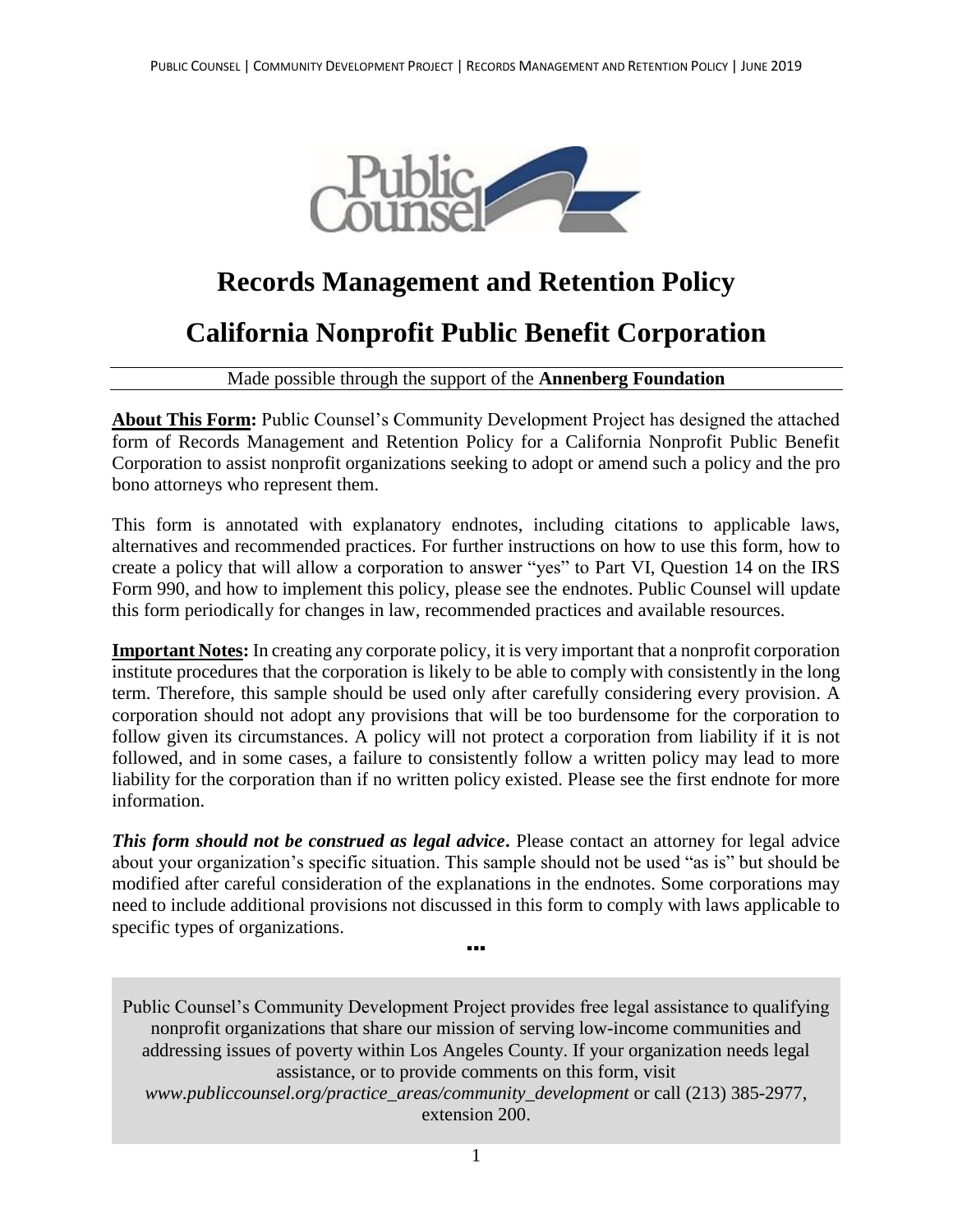## **FORM OF RECORDS MANAGEMENT AND RETENTION POLICY FOR A CALIFORNIA NONPROFIT PUBLIC BENEFIT CORPORATION**

\* \* \*

## RECORDS MANAGEMENT AND RETENTION POLICY<sup>[1](#page-4-0)</sup>

#### OF

#### **[NAME OF CORPORATION]**

#### A California Nonprofit Public Benefit Corporation

## **ARTICLE I INTRODUCTION**

**Section 1. [Name of Corporation]** ("Corporation") requires its directors, officers, employees, volunteers, agents, and other personnel (all such persons are referred to in this Policy as "Corporation personnel") to observe high standards of business and personal ethics in the conduct of their duties and responsibilities. The purpose of this Records Management and Retention Policy ("Policy") is to ensure that all Records (as defined in Section 3 of this Article) necessary for business and compliance reasons will be retained for a period of time that will reasonably assure their availability when needed, but for no period of time longer than reasonably necessary for the purposes for which the data was collected. This Policy is intended to support Corporation's endeavors to comply with state, federal, and international laws<sup>[2](#page-5-0)</sup> governing the destruction of documents and records applicable to nonprofit and charitable organizations.

**Section 2.** It is the policy of Corporation to retain and manage all Records in accordance with uniform guidelines, practices, and procedures. All Corporation personnel shall manage, protect, and maintain all Records in accordance with the Records retention schedule ("Retention Schedule," attached as Schedule 1) and this Policy. $\frac{3}{2}$  $\frac{3}{2}$  $\frac{3}{2}$ 

**Section 3.** "Records" means all documents, files, or records created by any Corporation personnel while acting within the course and scope of his or her duties pertaining to Corporation business or operations, or copies of any of the foregoing, in any format or medium, including but not limited to: computer records, electronic mail ("e-mail"), voice mail messages, text messages, instant messages, handwritings, photographs, photocopies, or facsimiles, regardless of the manner in which the record has been stored. Specific categories and types of Records are contained in the Retention Schedule.

**Section 4.** All Records required to be retained to document Corporation's legal compliance, or otherwise required by law, rule or regulation to be retained, shall be retained for the periods required by law as described in the Retention Schedule. All Records required to be retained due to pending or threatened litigation or investigation shall be retained for so long as the litigation or investigation is active, plus any additional tail period as may be provided for in this Policy and the Retention Schedule.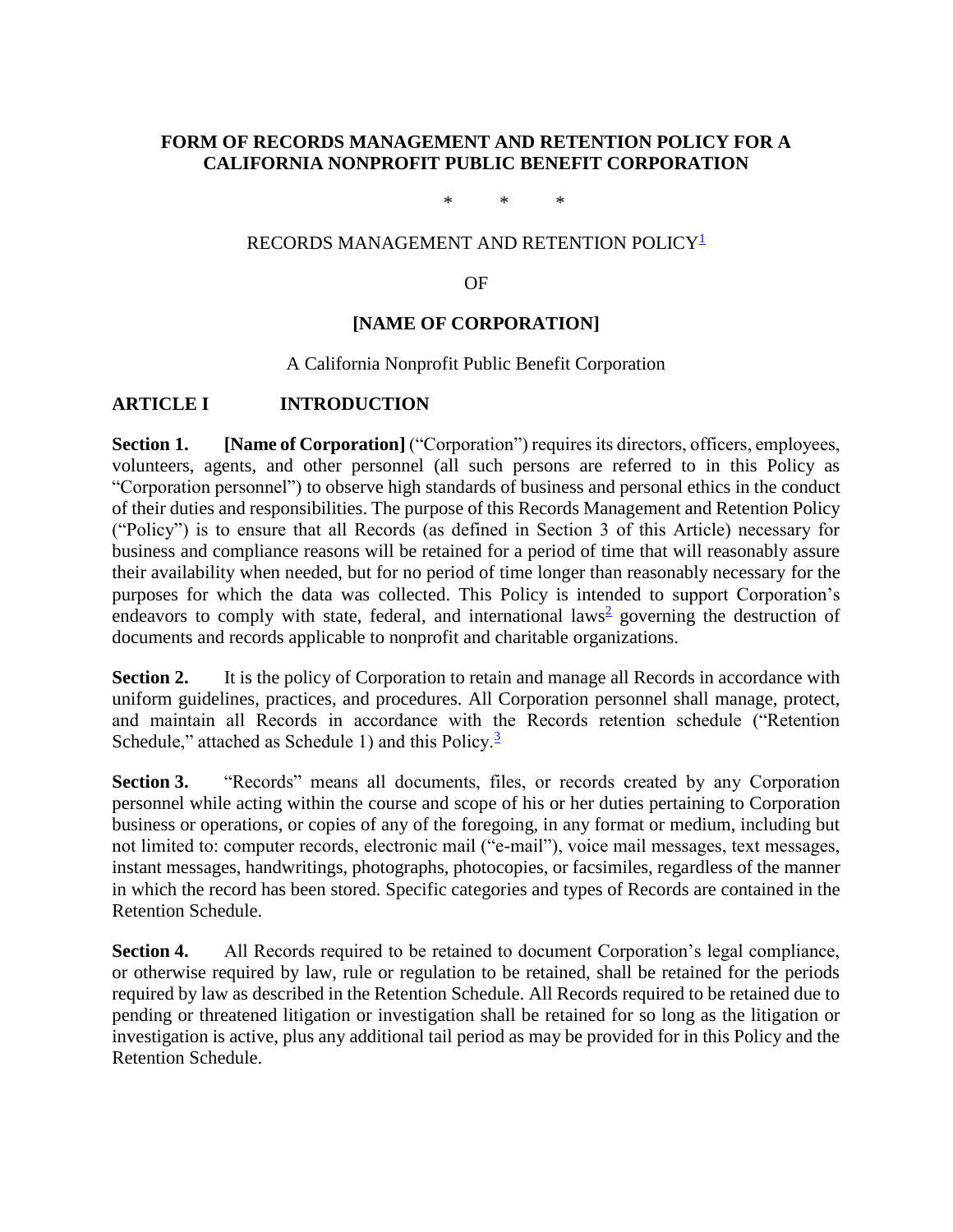# **ARTICLE II SCOPE**

**Section 1.** All Records pertaining to Corporation business maintained or created by any Corporation personnel,<sup>[4](#page-5-2)</sup> including any Records retained off Corporation property, are subject to the requirements of this Policy.<sup>[5](#page-5-3)</sup> The format of Records to be retained may vary, e.g., hard copy original, photocopy, facsimile, microfilm, microfiche, computer file, e-mail, computerized image. Regardless of the format selected, Records must be safeguarded and easily accessible.

In addition to paper Records, this Policy applies to all electronic Records, whether or not stored on Corporation-issued devices, including Records created or maintained by Corporation personnel remotely, such as on home personal computers, laptops, tablets, phones, other devices, back-up drives, or the internet on cloud platforms (e.g., Google Drive, Apple iCloud, Netflix, Yahoo Mail, Dropbox and Microsoft OneDrive).<sup>[6,](#page-5-4) [7](#page-5-5)</sup>

Section 2. To the extent possible, the Record retention guidelines contained in this Policy should apply to all applicable Records created, maintained, stored, or otherwise in the possession of Corporation's third-party vendors. $\frac{8}{3}$  $\frac{8}{3}$  $\frac{8}{3}$ 

# **ARTICLE III LEGAL HOLD**[9](#page-6-1)

Section 1. Retention procedures will be suspended when a Record or group of Records are placed on legal hold ("Legal Hold"). A Legal Hold requires preservation of appropriate Records under special circumstances, such as litigation, government investigations, or consent decrees. In the event that Corporation's Board of Directors or management learns of any claim that could reasonably give rise to litigation or government investigation, Corporation shall consult with legal counsel as to the need for a Legal Hold.<sup>[10](#page-6-2)</sup> In such case, Corporation, in consultation with legal counsel, will determine and identify what Records are required to be placed under a Legal Hold.

**Section 2.** Corporation will notify individual Corporation personnel if a Legal Hold is placed on Records for which the individual is responsible.<sup>[11](#page-6-3)</sup> The individual is then required to locate, index, and protect the necessary Records. Any Record that is relevant to a Legal Hold must be retained and preserved. If the individual is unsure whether a Record is relevant to a Legal Hold, the individual should protect that Record until he or she receives clarification from his or her supervisor following Corporation's consultation with its legal counsel.<sup>[12](#page-7-0)</sup> FAILURE TO COMPLY WITH A LEGAL HOLD MAY RESULT IN SIGNIFICANT RISK, EXPOSURE, OR LIABILITY TO CORPORATION.

**Section 3.** A Legal Hold remains effective until it is released in writing by Corporation after consultation with legal counsel. Following the final resolution of the relevant litigation, government investigation, or consent decree, Corporation will consult with legal counsel as to the release of the Legal Hold. After the individual receives written notice from Corporation, the individual may return all Records relevant to the Legal Hold to his or her normal retention procedures.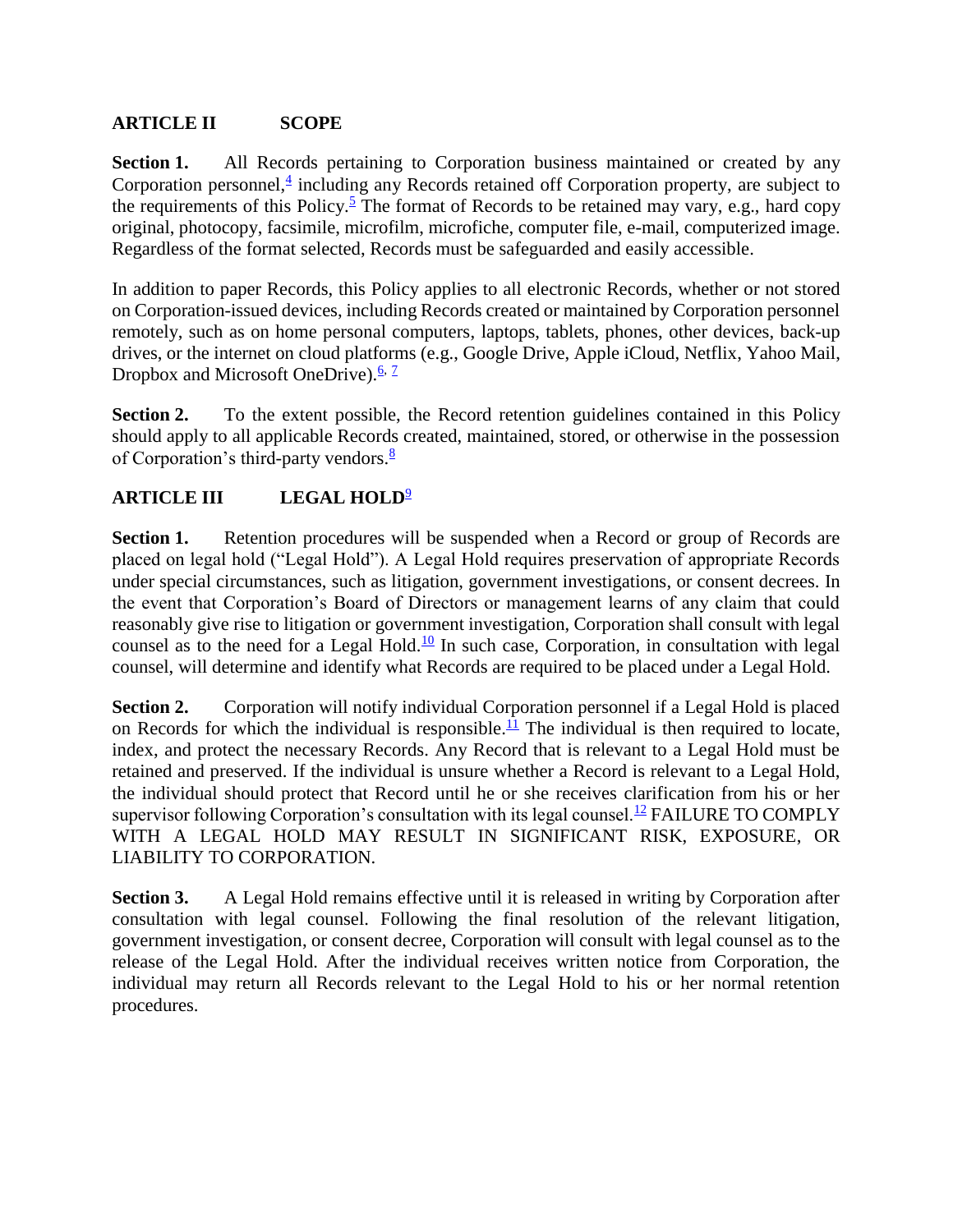## **ARTICLE IV ADMINISTRATION**

**Section 1.** This Policy is to be administered by the *[insert appropriate individual, department, or division]*. Questions regarding this Policy should be directed to the **[insert title]** of the applicable department, division, or business unit, or to **[insert title of individual responsible for overall administration of the Policy]** [13](#page-7-1)

**Section 2.** Guidelines for retention of Records are provided for in the Retention Schedule. Any changes to the Retention Schedule must be approved by the [**Records Management Committee**[14](#page-7-2)]. *[Insert optional language delegating to each corporate department the obligation to identify needed changes to the Retention Schedule]*. [15](#page-7-3)

**Section 3.** All Records shall be created, maintained, and stored in a manner that complies with Corporation's Records storage, accessibility, and retrieval procedures as well as Corporation's privacy and data security policies and procedures.<sup>[16](#page-8-0)</sup>

**Section 4.** Records kept on-site should be destroyed in accordance with the Retention Schedule.<sup>[17](#page-9-0)</sup> Records that are sent off-site shall be labeled with a destruction date.

Each *[month]*,<sup>[18](#page-9-1)</sup> the [insert title of individual responsible for overall administration of the **Policy**] will review a list of all Records that have reached the destruction date, will confirm that the Records can be destroyed, and will decide whether any such Records are the subject of a Legal Hold to ensure Corporation's continued ability to produce Records for known investigations or litigation.<sup>[19](#page-9-2)</sup> [Corporation shall maintain a schedule of Records that have been approved for destruction and the dates that any Records are destroyed.]

If Corporation uses an outside vendor for storage and/or destruction of Records, after approval for destruction, the Records storage vendor shall shred or otherwise destroy the noted Records in the manner specified by Corporation and provide a certificate of destruction in accordance with this Policy. Confidential Records shall be destroyed only by secure means.

Destruction of electronic Records shall utilize a method to ensure the electronic Records are completely and securely destroyed and not retrievable from any storage media.

**Section 5.** The **[Records Management Committee]** shall meet **[periodically**]<sup>[20](#page-9-3)</sup> to review and, if necessary, update this Policy to comport with changed business practices and systems and new or amended laws or regulations. Any changes to this Policy must be approved in writing by Corporation's *[Board of Directors OR Records Management Committee OR Executive*  **Director**]. Changes will be distributed to relevant Corporation personnel.

**Section 6.** Failure to comply with this Policy may result in disciplinary action, up to and including termination of employment, volunteer, or board member status.

\* \* \*

Adopted by the Board of Directors at its Meeting on .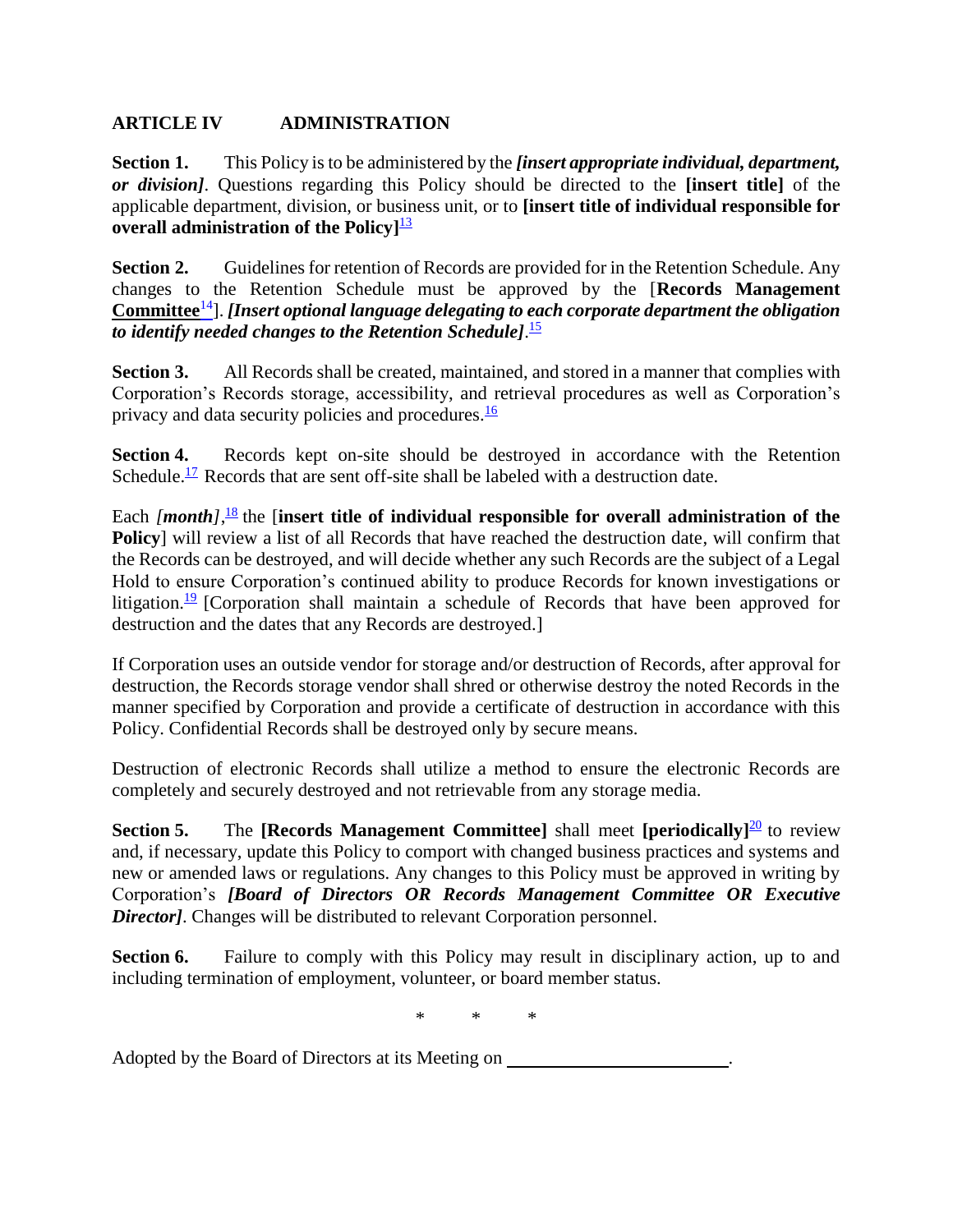<span id="page-4-0"></span><sup>1</sup> **HOW TO USE THIS FORM:** This sample records management and retention policy has been developed for use by small and mid-sized California nonprofits for educational purposes only. The endnotes discuss the applicable law, recommended practices, and why certain language has been included. **Bold** and *bold italicized* bracketed language in this form indicates that information specific to the corporation adopting this policy must be inserted. Italicized bracketed language in this form indicates optional language. In such cases, the endnotes will explain under what circumstances a corporation would include or delete this language.

 $\overline{a}$ 

*Important Note***: In creating any records retention policy, it is very important that a nonprofit corporation institute only procedures that the corporation is likely to be able to comply with consistently in the long term. A records retention policy will not protect the corporation from liability as described below if it is not followed, and in some cases, a failure to consistently follow a written policy may lead to more liability for the corporation than if no written policy existed.** Each user of this form should think through every provision carefully and should not include any provisions that will be too burdensome for the corporation to follow under its circumstances. For this reason, this form policy contains a simple outline of basic procedures, with additional suggested language in the endnote annotations that may be considered by larger corporations with more resources for compliance. **If adopting a records retention policy, a corporation should, at a minimum, include the requirement that various records needed for various legal reasons should be retained for the required time periods, as indicated in Schedule 1, and that ALL RECORDS DESTRUCTION SHOULD CEASE IMMEDIATELY, AND THE CORPORATION SHOULD CONSULT LEGAL COUNSEL, WHEN THE CORPORATION LEARNS OF A CLAIM THAT MAY GIVE RISE TO A GOVERNMENT INVESTIGATION, LITIGATION, OR ANOTHER OFFICIAL PROCEEDING.**

**Why adopt a Records Management and Retention Policy?** A corporation is not required by law to have a records management and retention policy. However, the Internal Revenue Service ("IRS") asks nonprofit taxexempt organizations to report in their annual Form 990 filings as to whether they have such a policy (IRS Form 990, Part VI, Question 14, available at *<https://www.irs.gov/pub/irs-pdf/f990.pdf>*). As stated in the instructions to Form 990, in order to answer "yes" to this question, an organization must, at a minimum, have a policy in place as of the last day of the organization's tax year that identifies the record retention responsibilities of staff, volunteers, board members, and outsiders for maintaining and documenting the storage and destruction of the organization's documents and records (IRS Form 990 instructions, available at *[https://www.irs.gov/pub/irs](https://www.irs.gov/pub/irs-pdf/i990.pdf)[pdf/i990.pdf\)](https://www.irs.gov/pub/irs-pdf/i990.pdf)*. While this policy is not required by law, the IRS suggests that such a policy promotes good tax compliance.

More fundamentally, however, a records retention policy helps a corporation comply with applicable laws and regulations and protect itself from liability. Various aspects of a corporation's operations are subject to substantive laws and regulations that include recordkeeping obligations. Failure to provide these records on audit may give rise to penalties. Records are often the best way of proving to law enforcement and regulatory agencies that a corporation has complied with laws and regulations. For example, in a tax audit, the corporation will have the burden to prove that the information reported on its tax returns is correct. Without accurate and reliable records, the corporation may not be able to meet this burden. A records retention policy will prevent the inadvertent destruction of records needed for legal or business reasons.

A records retention policy can also save costs, because appropriately stored and retrievable records will permit cost efficient records recovery when needed, and establishing a schedule for regularly disposing of unneeded records will avoid unnecessary storage costs.

Finally, a sound records management and retention policy can be an important aid in responding to claims or litigation against the corporation, in order to prove the corporation's defense and to avoid criminal penalties for destruction of evidence or monetary sanctions for failure to provide records that are requested in connection with litigation. Consistent compliance with a records management, retention, and destruction policy will help a corporation show that it has not illegally destroyed evidence with the intent of obstructing an investigation or litigation, because the corporation will more readily be able to find and produce applicable records, and because the corporation will more readily be able to show that any destruction was done not for the purpose of obstruction, but for the purpose of systematically removing obsolete records to save on storage costs.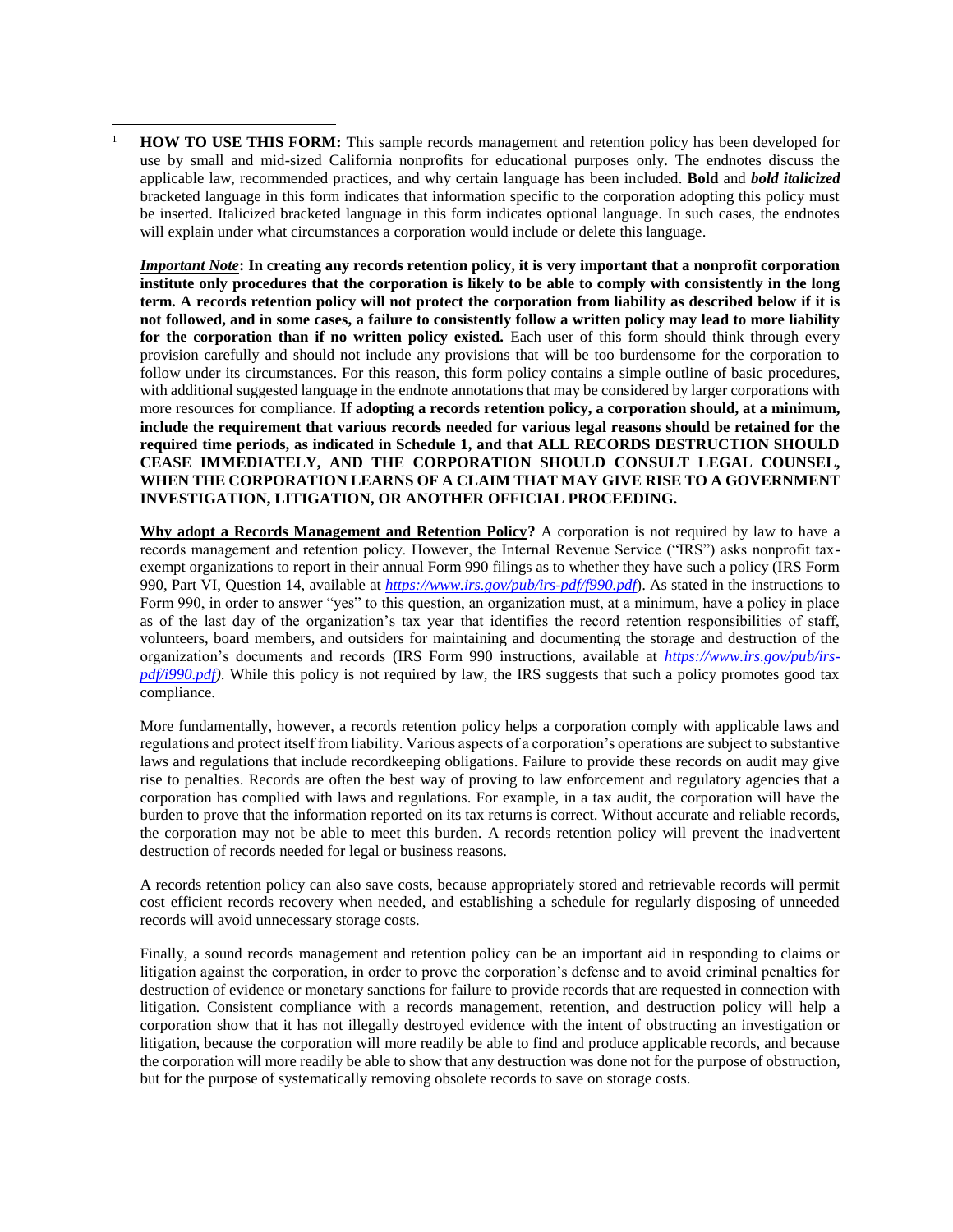- <span id="page-5-0"></span> $\overline{a}$ <sup>2</sup> The European General Data Protection Regulation ("GDPR") became effective May 25, 2018 and applies to organizations located within the EU but also applies to organizations located outside of the EU if they offer goods or services to, or monitor the behavior of, EU data subjects. It applies to all companies processing (e.g., collection, use, storage, disclosure, etc.) and holding the personal data of data subjects residing in the European Union, regardless of the company's location. Violations of the GDPR can result in fines up to 20 million euros, or up to 4 % of global turnover of the preceding fiscal year, whichever is higher. GDPR Article 83. A records retention policy that includes processing of European personal data must be critically analyzed if applicable to an organizations' practice. Consult with an attorney to determine whether your organization's activity and practices will trigger GDPR requirements.
- <span id="page-5-1"></span><sup>3</sup> This form of records retention policy comprises (1) the policy itself, which states that the corporation will maintain a consistent method of creating, storing, and destroying records and provides procedures for administration of the policy, (2) appendixes that provide examples a corporation may wish to use for notification forms, a sample electronic communications policy, and a form to use when removing records from storage, and (3) a list contained in **Schedule 1** as to what amount of time an organization should retain records in each of various categories, to provide guidance for staff and volunteers as to how many years to retain various types of records that may be needed for future legal or business reasons. It is also acceptable to create a records retention policy that incorporates a list similar to **Schedule 1** within the text of the policy itself. Any such list should not be used "asis" but should be modified to reflect the types of records that the corporation uses in its operations or that are relevant to its exempt purpose. See the annotations to **Schedule 1** for more commentary on this topic.
- <span id="page-5-2"></span><sup>4</sup> Users of this form should recall that the term "personnel" includes volunteers. The form includes volunteers in order to comply with the description of a document retention policy provided in the instructions to the IRS Form 990. Thus, any of the corporation's records that are created by volunteers are also subject to this policy, and it is important to ensure that all volunteers are made aware of this policy. Corporations that have volunteers who work from home and create important records for the corporation, especially if those records are housed on a volunteer's computer rather than a computer owned by the corporation, should consider including an additional statement here that the final version of any records created by volunteers should be transferred to one of the corporation's computers for storage in a manner consistent with other corporation records. If the nature of the corporation's operations makes it necessary for corporation volunteers to retain records in their own computers or homes, the corporation should implement and consistently monitor procedures that will safeguard important corporation records for future retrieval. Additionally, for purposes of the GDPR, all expectations and obligations of personnel should also include any individual that has contact with data subjects' data, regardless of a record of it.
- <span id="page-5-3"></span> $5$  For a corporation that has multiple departments or divisions with separate department or division managers, it is not necessary for each department that handles a record to be responsible for maintaining a copy of that record. A corporation in this situation should determine which department or division has the responsibility for maintaining the various categories of records in accordance with the policy. Such large corporations may want to include a provision to that effect within the policy, such as the following:

"*The Record retention guidelines contained in this Policy apply only to the originating department responsible for action related to the Record(s) and, where indicated, to other departments receiving copies of these Records. Where multiple departments are responsible for action related to a single Record, those departments should agree as to which will be responsible for Record retention and document such responsibility. The objective is to minimize the number of copies kept while ensuring that documents are retained as required.*"

- <span id="page-5-4"></span><sup>6</sup> As part of any retention policy and related documents, Corporations may also want to include GDPR deletion requirements. Under the GDPR, the right to erasure – or the Right to Be Forgotten under Article 17 – gives data subjects the right, with exceptions, to require a company to immediately erase personal data when it is no longer needed for the original processing purpose, the data subject has withdrawn consent and there is no other legal ground for processing, the data subject has objected and there are no overriding legitimate grounds for processing, or erasure is required to fulfill a statutory obligation under the EU law or the right of the Member States.
- <span id="page-5-5"></span>7 If the Corporation is to be GDPR-compliant, contact an attorney to determine whether the following language applies to your organization and should be included: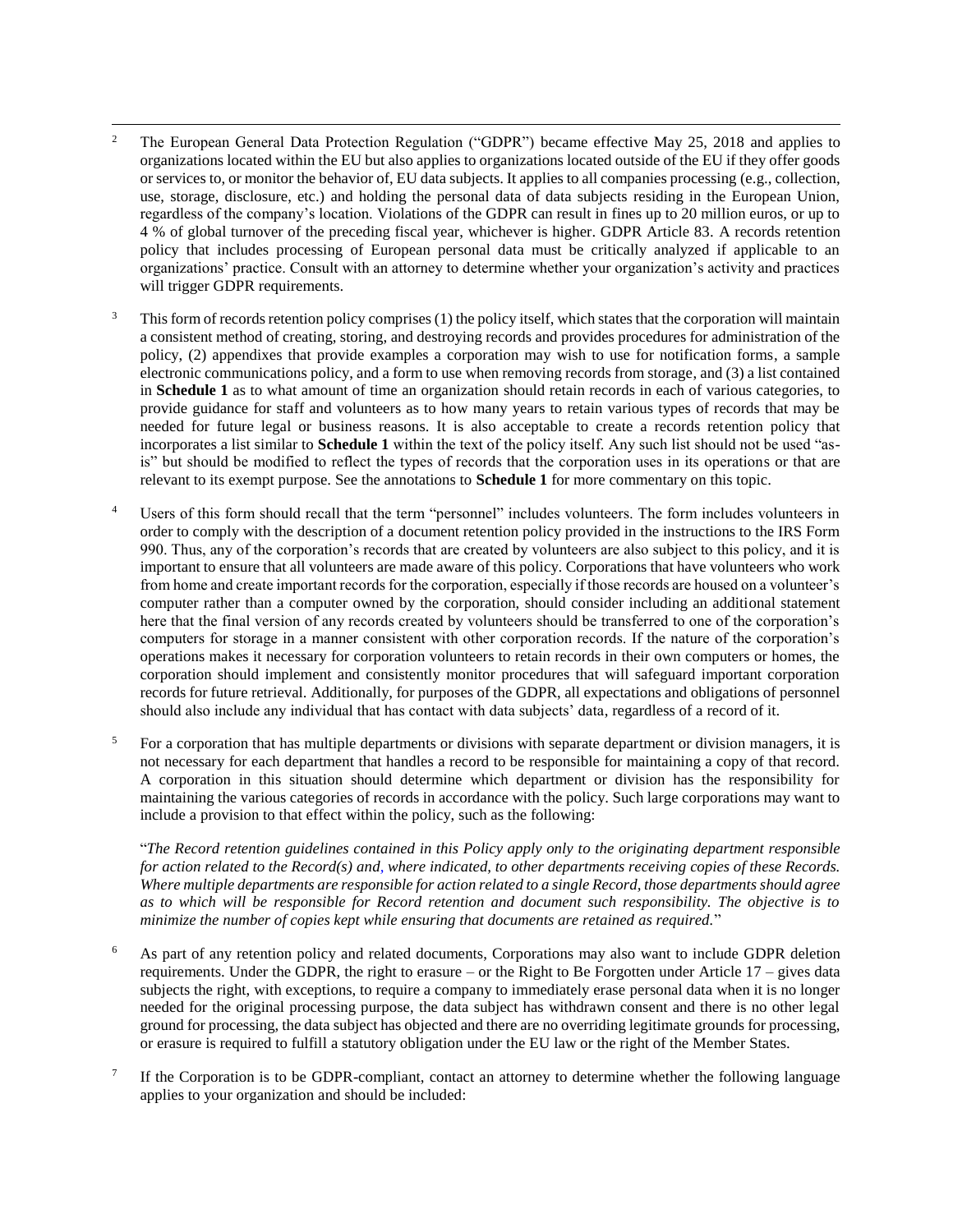"*In order to adhere to international privacy laws and standards, this Policy also applies to the processing of all personal data by Corporation.*"

<span id="page-6-0"></span><sup>8</sup> Corporations that use outside vendors who will create and maintain records subject to this policy may want to consider requesting or requiring that these vendors comply with the policy. A corporation that has the capacity or leverage to require its vendors to comply with the records management and retention policy may consider adding to the policy the following language:

 $\overline{a}$ 

#### "*Applicable vendor agreements should include language that requires the outside vendor to comply with the terms of this Policy.*"

In the alternative, a corporation that has the capacity to monitor all records created by outside vendors, and maintain and store all of such records, may require instead that any vendors with control over corporation records must provide the original records to the corporation promptly so that the corporation can maintain the records consistently with the policy.

<span id="page-6-1"></span><sup>9</sup> Federal law prohibits all corporations, including nonprofit corporations, from destroying, altering, concealing, falsifying or otherwise covering up documents and records, or attempting to do so, with the intention of impeding, obstructing or influencing government investigations or official proceedings. This is part of the law commonly known as "Sarbanes-Oxley." *[18 U.S.C. § 1519]* Violation of these rules is a crime and can result in penalties or imprisonment. In addition, destruction or spoliation of evidence, including records and documents, that are relevant to pending litigation can give rise to civil liability and penalties. This is one important reason why corporations adopt records retention policies that include a fixed schedule for destroying unneeded records. If a corporation establishes and consistently follows a set schedule to destroy records that are no longer needed, the corporation can avoid incurring unnecessary storage costs. However, if a corporation instead destroys records haphazardly, only at times when storage is full and without a set procedure in place, there may be a risk that the corporation will inadvertently destroy records close in time to a pending litigation or investigation, which may give rise to the perception that it is acting with illegal intent.

In order to ensure that a corporation complies with laws relating to records destruction, **any records retention policy that permits the destruction of records after a period of time must contain a procedure for stopping or placing a "hold" on destruction of records related to pending investigations or litigation.** A corporation is not required to continue to store every unrelated record just because litigation has been filed but is required to retain all records it knows or reasonably should know would be relevant to the case. *[See, e.g., William T. Thompson Co. v. Gen. Nutrition Corp., 593 F. Supp. 1443 (C.D. Cal. 1984)]* Therefore, in the case of a legal hold, the corporation must have a means of determining which records are relevant and hold the relevant records until the litigation or investigation concludes. This Article is one example of such a legal hold provision that indicates when a corporation should consult with legal counsel about establishing a legal hold and provides that legal counsel will determine at that time what records are subject to the hold. If a user of this form wishes instead to write in procedures for how to determine which records are relevant to any particular case or investigation, experienced legal counsel should be consulted when drafting the policy. It may not be possible in all instances to determine in advance which categories of records must be retained upon learning of a claim or investigation. Therefore, **it is strongly recommended that any corporation consult legal counsel upon learning of any claim that is likely to give rise to litigation, investigation, or other official proceeding.**

- <span id="page-6-2"></span><sup>10</sup> It is always good practice for a corporation to consult with legal counsel as promptly as possible when learning of a claim that is reasonably likely to give rise to a government investigation, litigation, or other official proceeding. In any such consultation, a corporation that has adopted a records retention and destruction policy should cease destruction of records until it has consulted with counsel and should request that counsel advise on the need for, and records categories subject to, the legal hold. Smaller nonprofits that do not have a general counsel or other attorney that advises the corporation on a day-to-day basis should be sure to consult an attorney in these circumstances. A nonprofit that has a general counsel should ensure that the general counsel is involved in the drafting and administration of this policy and all legal holds.
- <span id="page-6-3"></span><sup>11</sup> To ensure that the same information is given to personnel every time a legal hold is placed on any corporation records, the corporation may consider adopting a standard form of notification to be sent either to all personnel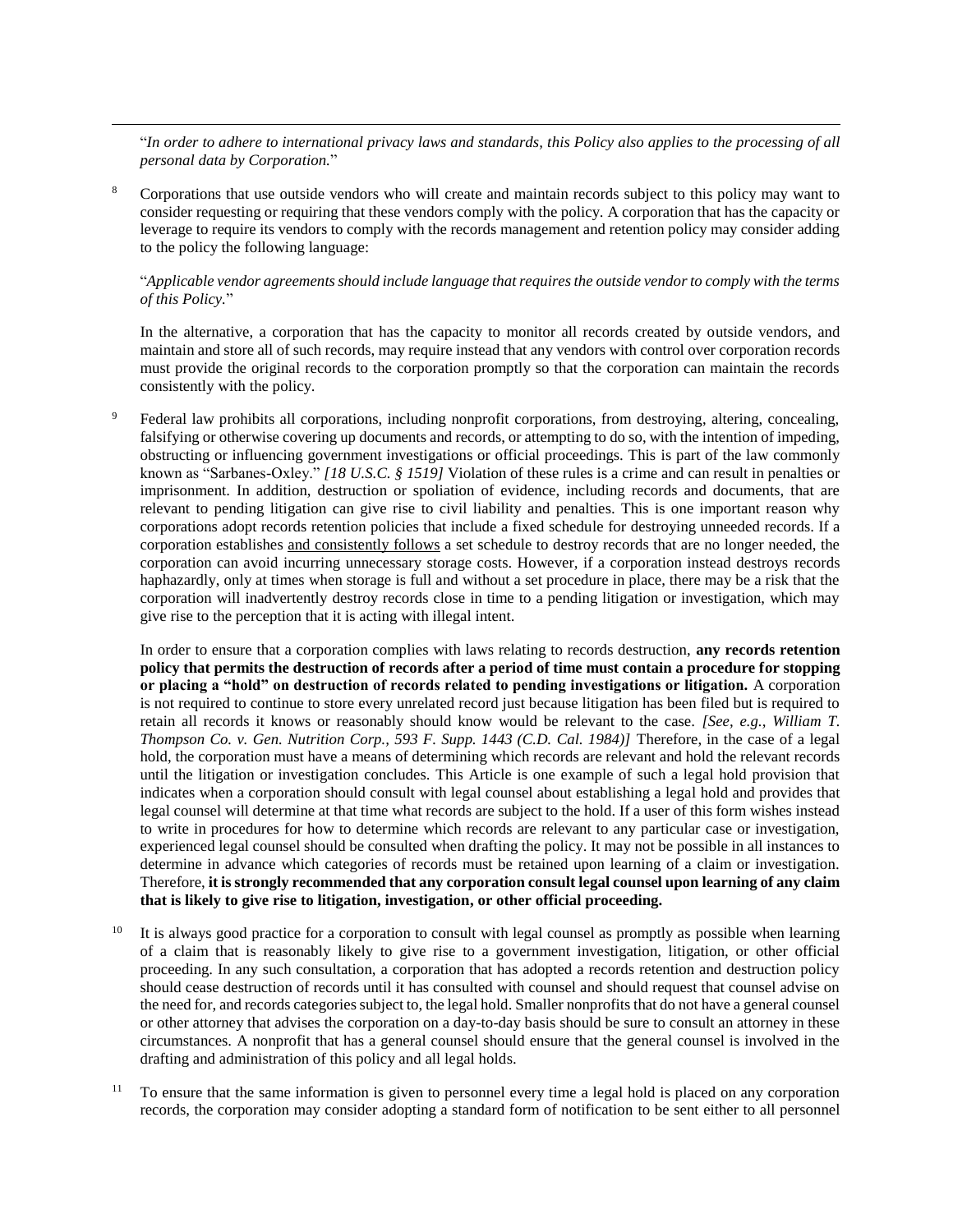or to relevant records retention personnel every time a legal hold is imposed. An example of such form is attached to this policy as **APPENDIX A**. If adopting such a form, this policy should state that immediately upon the commencement of every legal hold, a notification in this form will be given to personnel, and the corporation should also adopt a form that will notify the same personnel of the termination of the legal hold (an example of such termination form is attached to this policy as **APPENDIX B**). If adopting such forms, the corporation must make sure to use them in the case of every legal hold and should provide a copy of the forms to any legal counsel who is advising on the litigation or investigation (and/or the legal hold) to determine what information must be included. If the user of this form policy chooses to adopt such procedures, an additional paragraph may be added to this section of the policy stating:

 $\overline{a}$ 

*"See APPENDIX A for a sample Legal Hold Memorandum and APPENDIX B for a sample Legal Hold Release. Corporation's legal counsel will tailor the Legal Hold Memorandum and Legal Hold Release to fit the facts of a particular litigation or investigation matter."*

<span id="page-7-0"></span><sup>12</sup> Alternatively, a corporation can designate one person to handle all inquiries regarding a legal hold. In such case, this sentence should be replaced with language such as the following:

*"If the individual is unsure whether a Record is relevant to a Legal Hold, the individual should protect that Record until he or she has consulted with [insert title of individual responsible for overall administration of the Policy]."*

<span id="page-7-1"></span><sup>13</sup> Each corporation should take active measures to train its directors, officers, employees, volunteers, agents, and other personnel to make sure that the Policy's procedures are implemented properly and tracked effectively.

If Corporation is required to be GDPR-compliant, contact an attorney to determine whether the following language applies to your organization and should be included:

"*Corporation has appointed a Global Privacy Officer ("GPO") [or equivalent; if necessary] with expertise in applicable privacy and data protection laws to oversee the development, implementation, and enforcement of this Policy. Corporation seeks to ensure timely and appropriate involvement of the GPO, or his or her designee, in all issues involving Corporation's processing of personal data. The GPO has direct access to Corporation's leadership."*

- <span id="page-7-2"></span><sup>14</sup> Corporations with staffs so large that the executive director/CEO cannot reasonably be expected to monitor dayto-day compliance with the policy should consider establishing a Records Management Committee of a few select employees from business, legal, and information technology. Such a committee would have the responsibility to monitor and evaluate the policy and make recommendations to the board of directors for adoption of any necessary policy amendments. If there is not a Records Management Committee, it would generally be a board responsibility to evaluate the policy for revisions. If no committee is established, all references in this policy to a Records Management Committee might be replaced with the title of the executive director or such other officer as can monitor these issues for the corporation.
- <span id="page-7-3"></span><sup>15</sup> For corporations with fairly large departments or divisions, where it would be more efficient to identify any necessary changes to the retention schedule at the department or division level rather than at the broader corporate level, users of this form should consider whether to include an additional provision at the end of this section that delegates to each department or division the obligation to establish its own procedures for identifying needed modifications to the retention schedule, which would then be communicated to the administrator of the policy (whether that administrator be a committee or a single management official). Such a provision could read as follows:

"*Consistent with this Policy, each Corporation department or division shall establish procedures to identify and communicate to the [Records Management Committee] for approval, any necessary modifications or additions to the Retention Schedule:*

- *(a) By category of Records which are to be retained;*
- *(b) By the manner in which Records are to be safeguarded;*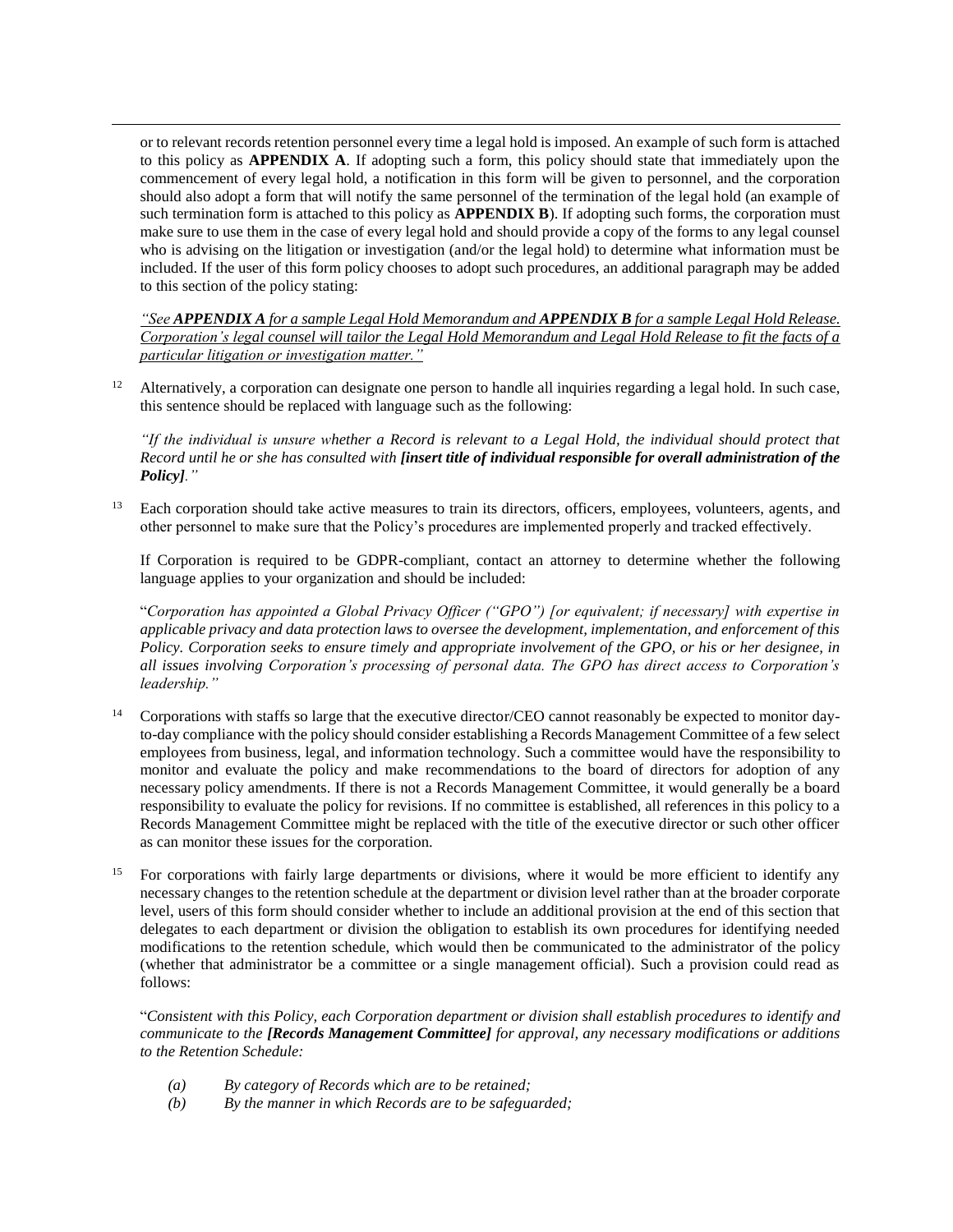- *(c) By the retention period for each type of Record; and*
- *(d) By the indexing and retrieval system to be used."*

 $\overline{a}$ 

<span id="page-8-0"></span><sup>16</sup> If the corporation does not have already-established file creation, management, and storage procedures, users of this form may consider including in this section a description of these procedures. However, such procedures need not be contained within the text of the policy, and can be established separately, either on an individual department or division basis or for the corporation as a whole.

**Record creation and indexing procedures:** Standardizing procedures for records creation, indexing, and management can make retrieval of these records for purposes of legal compliance, business use, and ultimate destruction much easier and more cost-effective. In addition to saving time and expense, a uniform method of creating and indexing records that is consistently followed will help corporation management to feel comfortable certifying, in any litigation, investigation or audit context, that it is providing to the relevant authorities all existing records in a requested category. A corporation should not establish policies or procedures that its personnel cannot consistently follow (for example, due to lack of resources or staffing), because a failure to follow established procedures could increase risks of liability by, for example, giving rise to an inference that the corporation is not providing all relevant records or is otherwise impeding an investigation. When establishing such procedures, users of this form should consider the following issues and address them in a way that increases the likelihood of consistent application:

- What conventions or standards are used in naming, numbering, indexing, and filing file folders?
- What requirements or guidelines are used for the location and structure of paper file folders, cabinets, filing, storage, etc.?
- What type of electronic record management system is used?
- Does the electronic record management system permit the capture of metadata relating to the electronic record, including author, name of record, description of record, department, type or category of record, date created, dates modified, retention period, etc.?
- What conventions or standards are used in naming, describing, and categorizing electronic files and file folders?

**Record storage procedures:** In establishing record storage procedures, users should consider the following issues:

- Confidentiality and security of records that are required to be so maintained. Examples of information that might be required to be safeguarded include patient information in the hands of a healthcare provider, privileged information in the hands of a legal services provider, credit information or other identifying information about donors or clients that pay for services, contact information collected for commercial purposes and subject to a website privacy policy, etc.
- Reasonable accessibility of stored records. Active records in storage should be readily accessible by the corporation. Inactive records do not need to be readily accessible but must be stored in a system and in a format that permit identification and retrieval if necessary.
- Preservation of records from damage. For example, a corporation may wish to avoid storing records near plumbing lines and should safeguard records from other hazards.

**Electronic Records:** Users of this form should also keep in mind that emails and other records kept in electronic format are not exempt from record retention laws. *[See, e.g., Fed. R Civ. P. 26 and Cal. Civ. Proc. § 2031.010]* These records provide separate challenges for storage, however, because they are subject to issues such as computer failure and are also easier to alter at a later date. A corporation is not required to print and store in paper form all such records but must make good faith efforts to protect their integrity. If a corporation makes such efforts and follows a consistent policy with regard to retention, the corporation may avoid monetary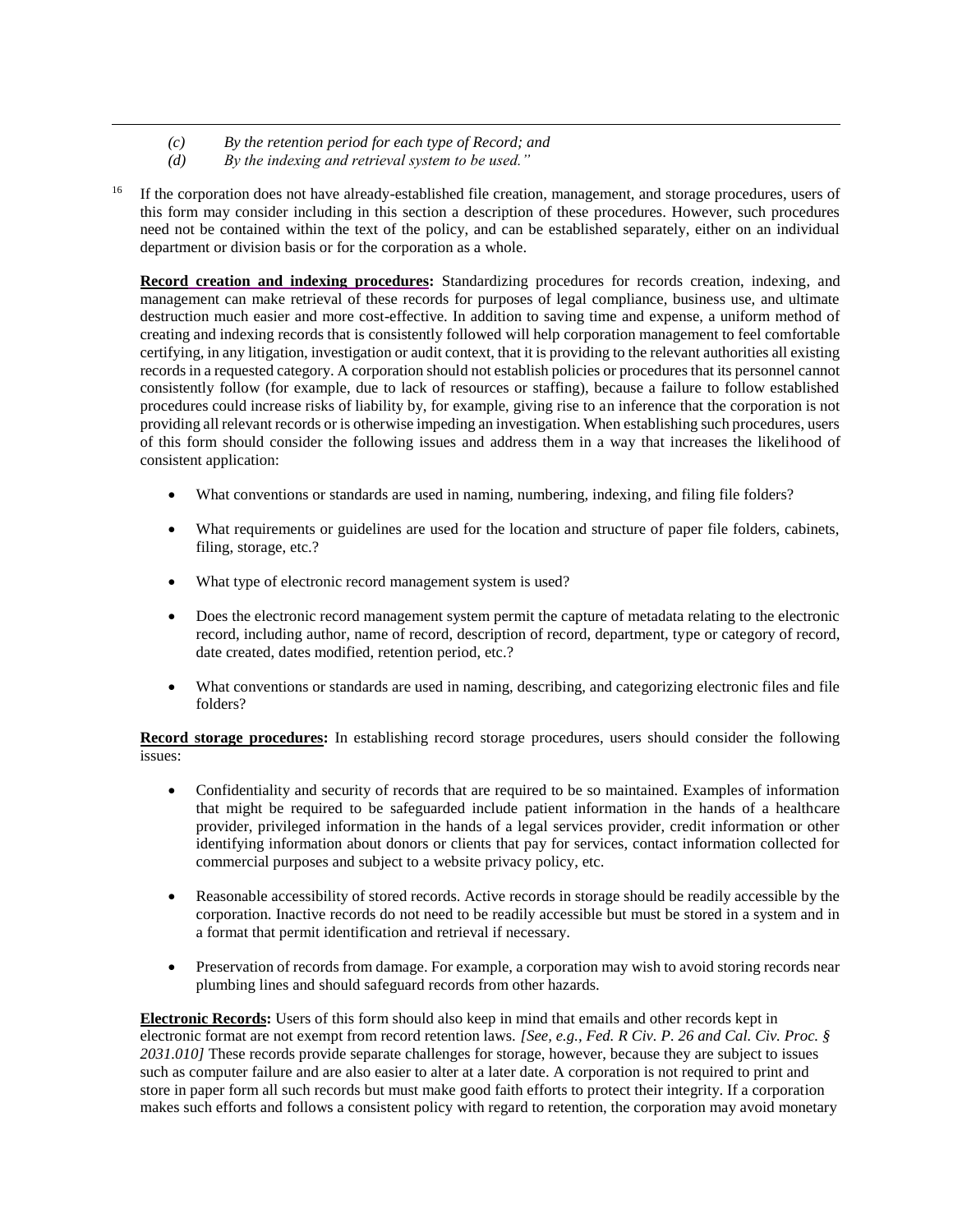sanctions for accidental loss of electronic records. *[See, e.g., Fed. R Civ. P. 37, providing that, absent exceptional circumstances, sanctions will not be imposed for failing to produce electronically stored information that has been lost in the routine, good faith operation of an electronic information system; and Cal. Civ. Proc. § 2031.060, providing that, absent exceptional circumstances sanctions will not be imposed for failing to produce electronically stored information that has been lost, damaged, altered, or overwritten as the result of the routine, good faith operation of an electronic information system.]* One example of a reasonable preservation effort would be maintaining anti-virus software on computers used to store records.

 $\overline{a}$ 

It is good practice for a corporation whose personnel use e-mail in carrying out their employment duties to institute an *Electronic Communication Policy* either as a component of an employee handbook or separately. The purpose of such a policy is to make employees, contractors, volunteers, and other users aware of what the corporation deems as acceptable and unacceptable use of its e-mail system. When drafting record creation, indexing and storage policies, it is important to make sure that the procedures outlined in those policies are consistent with any *Electronic Communications Policy* that the corporation may have previously adopted. An example of such a policy can be found in **APPENDIX C.** 

**Discovery Rules:** Users of this form should also consider state and federal discovery rules when establishing electronic record storage systems and procedures to ensure compliance in the event of litigation. The California Electronic Discovery Act (the "Act") largely mirrors the Federal Rules of Civil Procedure governing electronic discovery and provides that parties may demand copying, testing, sampling, or inspection of electronically stored information. Both the Federal Rules and the Act permit the requesting party to specify the form in which the information is to be produced. If no form is specified, the responding party may produce the information in the form in which it is ordinarily maintained or in a form that is reasonably usable. [*See, Fed. R Civ. P. 34; Cal. Civ. Proc. § 2031.030]*

Similarly, a party is generally not required to produce electronically stored information that is from a source that is not reasonably accessible because of undue burden or expense. Unlike the Federal Rules, however, the Act places the burden on the responding party to bring a motion for a protective order or to make written objections to such a request. *[See, Cal. Civ. Proc. § 2031.060]* The Federal Rules, in contrast, place the burden on the requesting party to move to compel if the responding party claims that the information is not reasonably accessible. *[See, Fed. R Civ. P. 26(b)]*

- <span id="page-9-0"></span><sup>17</sup> It is extremely important that a corporation adopting a records retention policy comply consistently with the records destruction schedule with regard to all records.
- <span id="page-9-1"></span><sup>18</sup> Depending on the volume of records prepared by a corporation in any given month or other period, the corporation should consider whether to review the records for destruction each month or at some longer time-period that is feasible and will not create an undue burden on corporation personnel.
- <span id="page-9-2"></span><sup>19</sup> In a large corporation with various departments that may have needs for the same records, and no single officer or employee who would be aware of all such needs, the corporation should consider adding a provision that each such department should be consulted before records are destroyed. In such case, this paragraph should be replaced with language such as the following:

*The [insert title] of each department, division, or business unit will receive each [month] a report of all records ready for destruction. Each department, division, or business unit will be asked to confirm that the records can be destroyed and then the destruction will be approved by Corporation's [insert title] to ensure Corporation's continued ability to produce records for known investigations or litigation.*

<span id="page-9-3"></span><sup>20</sup> The frequency of policy review is discretionary and should be tailored to the needs of the corporation. A large nonprofit with many records storage needs may prefer to require at least annual review meetings, whereas a startup nonprofit that does not generate a large number of records, or that has been in existence for a short time and has not yet reached the destruction date for most of its records, may want to be more flexible as to when a review of the policy would be required.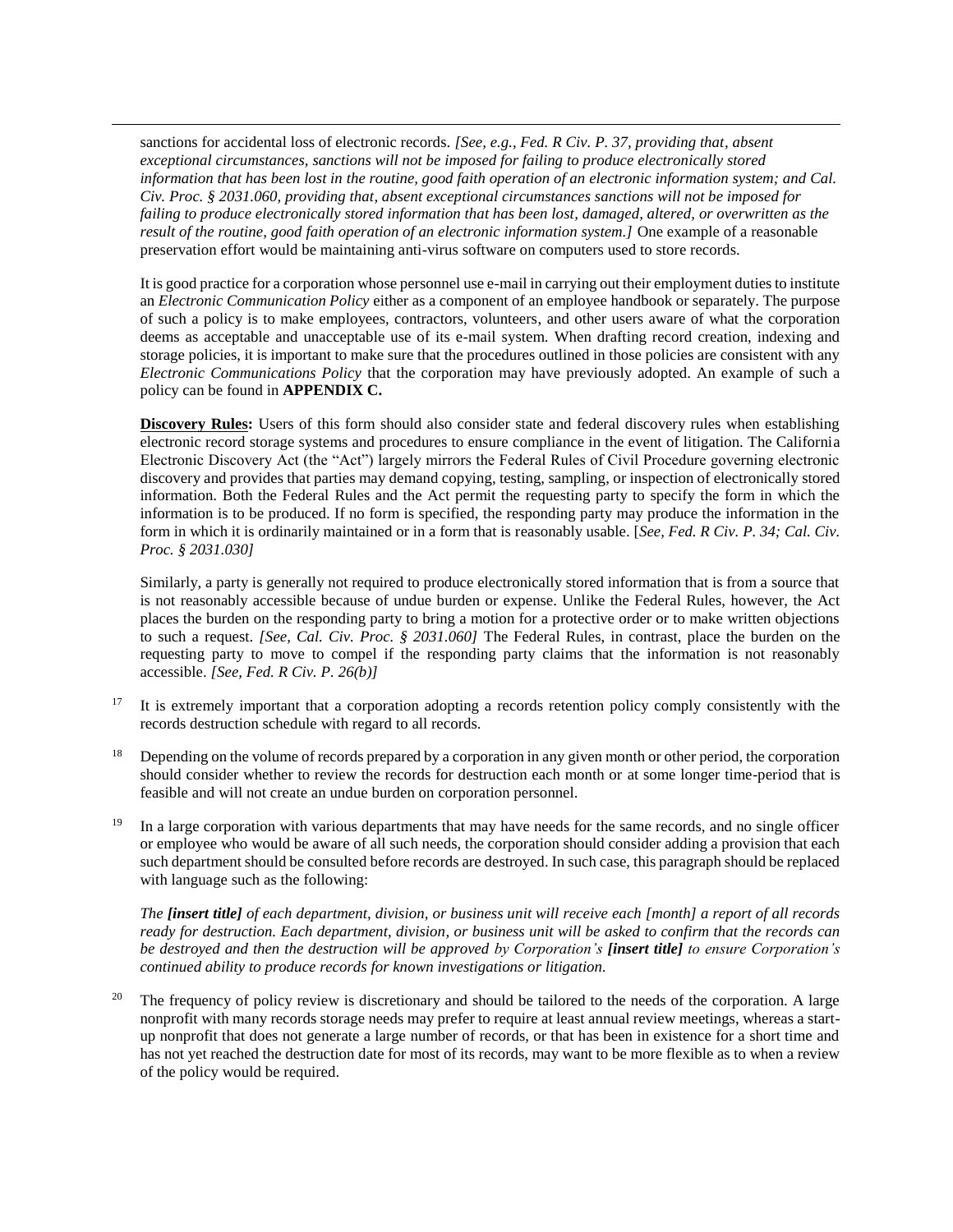## **FORM OF RECORDS MANAGEMENT AND RETENTION POLICY FOR A CALIFORNIA NONPROFIT PUBLIC BENEFIT CORPORATION**

\* \* \*

#### **RECORDS MANAGEMENT AND RETENTION POLICY**

#### **SCHEDULE 1: RETENTION SCHEDULE**

#### **ARTICLE I. INTRODUCTION**

In accordance with Corporation's Records Management and Retention Policy ("Policy"), this Schedule 1 ("Retention Schedule") sets forth retention periods applicable to Records held by Corporation, wherever stored. To the extent that a Record is included in more than one category, the longer retention period shall apply. Records which are (i) not identified in the Retention Schedule, (ii) no longer needed for Corporation business or operations and (iii) not subject to a Legal Hold, should be promptly destroyed.<sup>1</sup>

#### **ARTICLE II. DEFINITIONS**

**Section 1. Active / Inactive Records**. Records may be classified as either "Active" or "Inactive" Records.

- (a) "Active Records" are Records that are regularly referenced or required for current uses. A Record is considered Active if it meets at least one of the following criteria:
	- (1) There is a regulatory or statutory requirement to keep a Record;
	- (2) It would be advantageous to Corporation to be able to access a Record quickly;
	- (3) A Record will be needed for reference at a specific time in the future; or
	- (4) The custodian of the Record makes the determination that a Record may be retained as an Active Record.
- (b) "Inactive Records" are those Records that are no longer needed for current business. Inactive Records are those Records that need not be readily available but still must be retained for legal, fiscal, operational or historical purposes. Inactive Records may be archived at a remote location(s).

**Section 2. "C + x":** Refers to a retention period, in which "C" refers to the year of the Record's creation or acquisition, and "x" refers to the number of additional years the Record is to be kept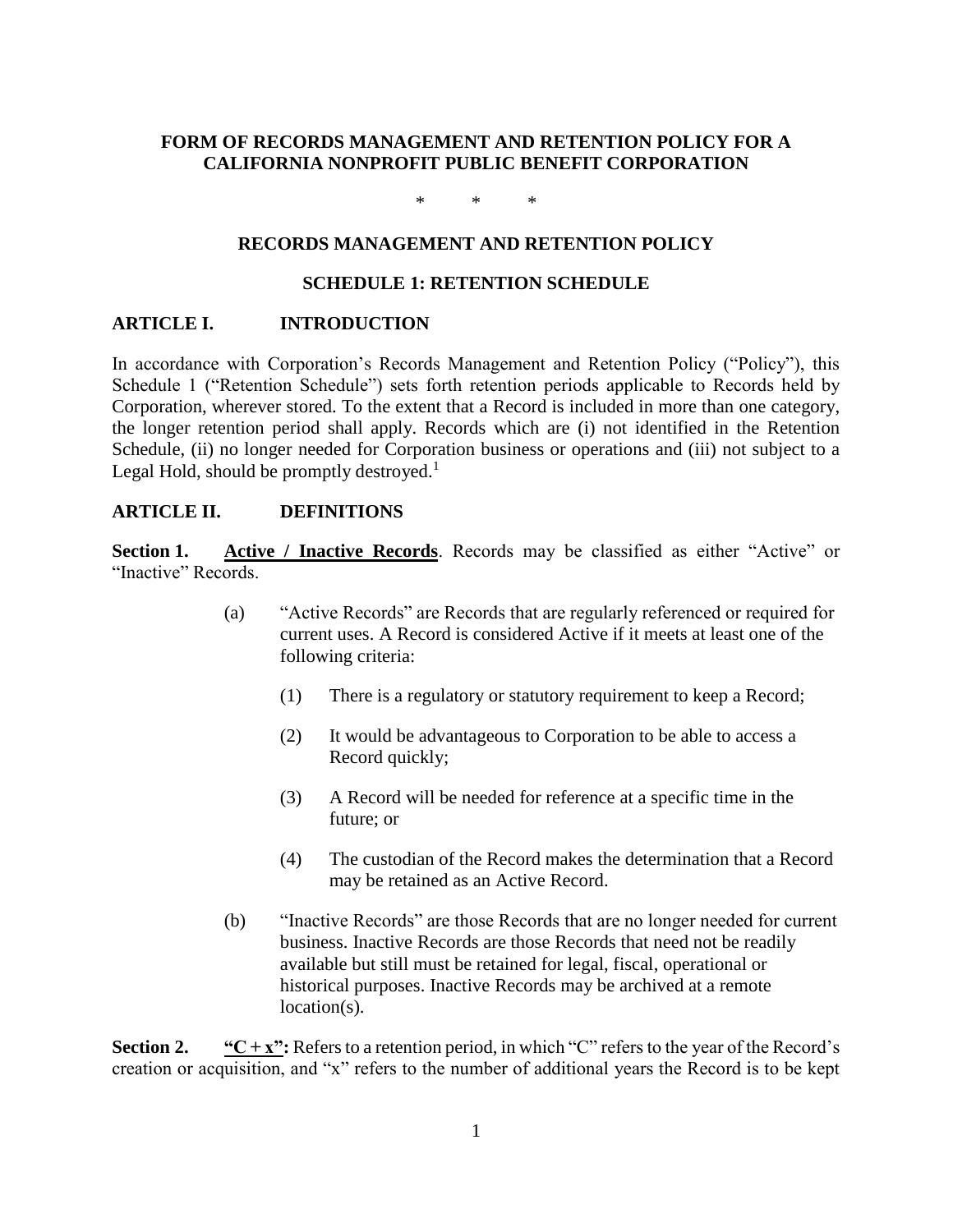after its creation or receipt. For example, a retention period indicated as *C + 3 years* means that a Record is to be kept for three years after the year of creation or acquisition.

**Section 3.**  $A + x''$ : Refers to a retention period, in which "A" refers to the year the Record's Active period expires (or when the Record becomes Inactive), and "x" refers to the number of additional years the Record is to be kept after the expiration of its Active period. For example, a retention period indicated as  $A + 3$  years means that a Record is to be kept for three years after the year the Active period expires (i.e., three years after the Record becomes Inactive).

# **ARTICLE III. EXCEPTIONS**

**Section 1. Legal Hold.** All Records required to be retained due to pending or threatened litigation or investigation shall be retained for so long as the litigation or investigation is active. (See Article III of the Policy, "Legal Hold").

**Section 2. Contractual Requirements.** To the extent that contractual records retention requirements exceed the retention periods in this Retention Schedule or specify the retention of Records not listed in the Retention Schedule, the contractual requirements will control. No originals of Records related to open contracts and subject to contractual retention requirements may be destroyed without the approval of Corporation's **[insert title of the individual responsible for overall administration of the Policy]**, who will consult with other Corporation management personnel, as necessary.

# **ARTICLE IV. RETENTION SCHEDULE**

*Important note: This template Retention Schedule shows various categories of documents that may be applicable to Corporation. The Retention Schedule should not be used as-is, but must be modified to (a) meet legal, regulatory and business retention requirements of Corporation, and (b) reflect specific records categories and descriptions applicable to Corporatio*n.<sup>2</sup>

| <b>FUNCTION</b>                                                                  | <b>DESCRIPTION</b>                                                                                                                                                    | <b>RETENTION</b><br><b>PERIOD</b> | <b>REFERENCE</b>                                                                                       |
|----------------------------------------------------------------------------------|-----------------------------------------------------------------------------------------------------------------------------------------------------------------------|-----------------------------------|--------------------------------------------------------------------------------------------------------|
| <b>PROGRAM OPERATIONS</b>                                                        |                                                                                                                                                                       |                                   |                                                                                                        |
| <b>Purchasing / Procurement</b><br><b>Contracts</b>                              | Contracts evidencing or<br>relating to Corporation's<br>purchasing of goods and<br>services, and fulfillment of<br>customer orders                                    | $A + 10$ years                    | Business Reasons <sup>3</sup> ;<br><b>Statute of Limitations</b>                                       |
| <b>Purchasing / Procurement</b><br><b>Records Other than</b><br><b>Contracts</b> | Records other than contracts<br>evidencing Corporation's<br>purchasing of goods and<br>services (e.g., vendor invoices,<br>delivery receipts, receiving<br>documents) | $C + 10$ years                    | <b>Business Reasons:</b><br><b>Statute of Limitations</b>                                              |
| <b>Inventory Management</b>                                                      | <b>Records relating to inventory</b><br>(e.g., inventory counts, back<br>orders, returns, pick investigation<br>forms, freight outbound and<br>inbound)               | $C + 6$ years                     | 26 CFR 301.6501(e)-1<br>(IRS);<br>$26$ U.S.C. $6501(e)$ (6<br>years);<br><b>Statute of Limitations</b> |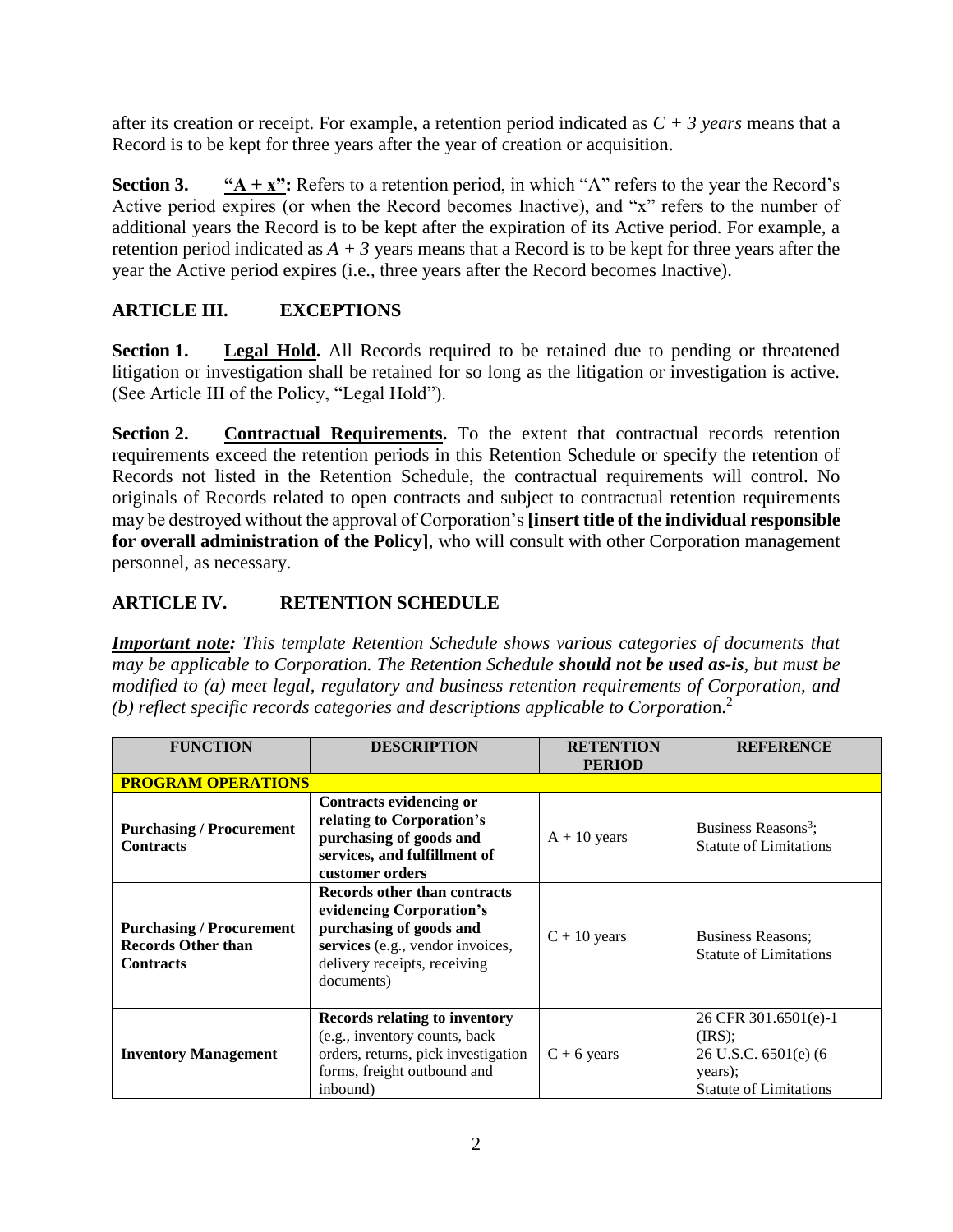| <b>FUNCTION</b>                                                     | <b>DESCRIPTION</b>                                                                                                                                                                                                                                                                                                                                  | <b>RETENTION</b><br><b>PERIOD</b>                                                | <b>REFERENCE</b>                                                                          |
|---------------------------------------------------------------------|-----------------------------------------------------------------------------------------------------------------------------------------------------------------------------------------------------------------------------------------------------------------------------------------------------------------------------------------------------|----------------------------------------------------------------------------------|-------------------------------------------------------------------------------------------|
| Shipping (non-contracts)                                            | <b>Records (not including</b><br>contracts) relating to shipping<br>services used by Corporation<br>(e.g., invoices, shipping records,<br>regarding Standard, Roadway,<br>Yellow Freight, Fed Ex, UPS)                                                                                                                                              | $C + 3$ years                                                                    | <b>Business Reasons</b>                                                                   |
| <b>ACCOUNTING AND FINANCE</b>                                       |                                                                                                                                                                                                                                                                                                                                                     |                                                                                  |                                                                                           |
| <b>Bank Records</b>                                                 | Records relating to<br><b>Corporation's ordinary</b><br>banking activities (e.g., bank<br>statements, bank reconciliations,<br>bank deposits, cancelled checks,<br>check listings / ledgers / registers,<br>petty cash, wire transfers,<br>electronic payment records)                                                                              | $C + 10$ years                                                                   | 26 CFR 301.6501(e)-1<br>$(IRS)$ (6 years);<br><b>Statute of Limitations</b>               |
| <b>Financial Statements</b>                                         | <b>Periodic Financial Statements</b><br>(e.g., periodic audited and un-<br>audited financial statements,<br>including balance sheets, income<br>statements and profit and loss<br>statements, audit work papers)                                                                                                                                    | Annual - Permanent<br>Others $-C + [10]$<br>years                                | <b>Business Reasons;</b><br><b>Statute of Limitations</b>                                 |
| <b>Financial Planning</b>                                           | <b>Records relating to financial</b><br>planning and budgeting (e.g.,<br>financial forecasts, pro forma<br>financial statements, budgets,<br>business plans)                                                                                                                                                                                        | $A + 3$ years                                                                    | <b>Business Reasons</b>                                                                   |
| <b>Accounting</b>                                                   | <b>Records relating to</b><br><b>Corporation's current</b><br>accounting functions (e.g.,<br>accounts payable invoices;<br>accounts payable and receivable<br>ledgers;-general ledgers;-charge<br>offs; uncollectible accounts;<br>travel, entertainment and expense<br>reports, chart of accounts, trial<br>balance, cost accounting,<br>journals) | $A + 10$ years                                                                   | 26 CFR 301.6501 (IRS) (6<br>years)                                                        |
| <b>Taxes</b>                                                        | Records relating to income and<br>other taxes paid by<br>Corporation (e.g., work papers,<br>returns, schedules, IRS forms,<br>correspondence, IRS audit<br>reports, internal audit work<br>papers, depreciation schedules)                                                                                                                          | $A + 7$ years $(A =$ the<br>later of when return<br>filed or return due<br>date) | 26 CFR 301.6501 (IRS) (6<br>years);<br>18 Cal. Code Reg. § 4901(i)<br>$(4 \text{ years})$ |
| <b>Loans / Financing</b>                                            | <b>Records relating to</b><br>Corporation loans (e.g., bank<br>loan documents and records,<br>bond documents)                                                                                                                                                                                                                                       | $A + 10$ years (A =<br>Until loan paid in<br>full)                               | <b>Business Reasons;</b><br><b>Statute of Limitations</b>                                 |
| <b>CORPORATE RECORDS/</b>                                           | <b>GENERAL OPERATIONS</b>                                                                                                                                                                                                                                                                                                                           |                                                                                  |                                                                                           |
| Organizational /<br><b>Corporate Governance</b><br><b>Documents</b> | Records relating to the<br>formation, organization,<br>governance and tax-exempt<br>status of Corporation (e.g.,                                                                                                                                                                                                                                    | Permanent                                                                        | <b>Business Reasons;</b><br>Statute of Limitations;<br>Cal. Corp. Code §§ 6320            |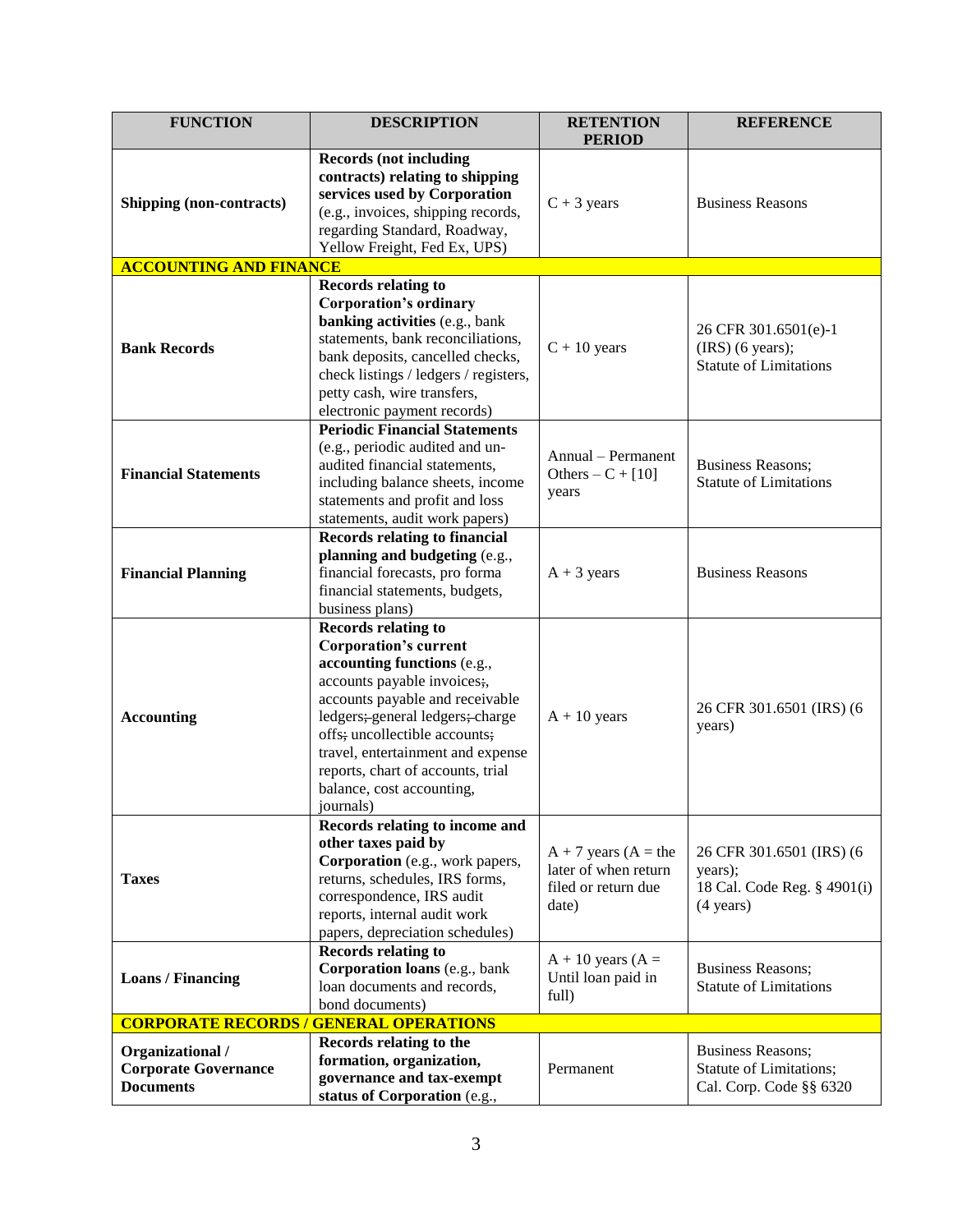| <b>FUNCTION</b>                                             | <b>DESCRIPTION</b>                                                                                                                                                                                                                                                                                                                                                                                                                                                                                                                                                                                                                            | <b>RETENTION</b><br><b>PERIOD</b> | <b>REFERENCE</b>                                          |
|-------------------------------------------------------------|-----------------------------------------------------------------------------------------------------------------------------------------------------------------------------------------------------------------------------------------------------------------------------------------------------------------------------------------------------------------------------------------------------------------------------------------------------------------------------------------------------------------------------------------------------------------------------------------------------------------------------------------------|-----------------------------------|-----------------------------------------------------------|
|                                                             | Articles of Incorporation,<br>Bylaws, Minutes of Board<br>meetings, Minutes and reports of<br>Board Committee meetings,<br>Minutes of Member meetings,<br>Organizational charts of affiliates<br>and management personnel,<br>Annual Member Reports,<br>Resolutions / Records of Action<br>taken by Members without<br>Meeting, IRS determination letter<br>recognizing tax-exempt status,<br>application for recognition of tax-<br>exempt status)                                                                                                                                                                                           |                                   |                                                           |
| <b>General Corporate</b><br><b>Operations</b>               | <b>Records relating to general</b><br>operations of Corporation.<br>(e.g., Qualification to do<br>business, Corporate spending and<br>authority matrices and<br>delegations of authority, Written<br>communications from the<br>Chairman, President, CEO or<br>Corporation to all or a group of<br>members (if any), Contact<br>information for officers and<br>directors, Bi-Annual Statement of<br>Information to Secretary of State,<br><b>Annual Registration Form RRF-1</b><br>filed with Attorney General,<br>Disaster Recovery, Business<br>Continuation and Emergency<br>Plans, Licenses and Certificates -<br>Federal, State, Local) | $A + 10$ years                    | <b>Business Reasons;</b><br><b>Statute of Limitations</b> |
| Contracts - General /<br><b>Miscellaneous</b>               | <b>All Agreements and Contracts</b><br>not otherwise addressed in<br>another category of this<br><b>Retention Schedule</b> (including<br>letters, emails, etc. that constitute<br>all or part of an agreement or<br>which are important clarifications<br>of an agreement)                                                                                                                                                                                                                                                                                                                                                                    | $A + 10$ years                    | <b>Business Reasons:</b><br><b>Statute of Limitations</b> |
| <b>Corporate Policies</b>                                   | <b>Corporation's written policies</b><br>(e.g., Records Management and<br>Retention, Acceptable Use of<br>Technology, Email Disaster<br>Recovery / Business<br>Continuation, Emergency, IT<br>Security, and Risk Management<br>Plans)                                                                                                                                                                                                                                                                                                                                                                                                         | $A + 10$ years                    | <b>Business Reasons;</b><br><b>Statute of Limitations</b> |
| <b>Mergers &amp; Acquisitions</b><br>(Excluding Agreements) | Records relating to mergers,<br>acquisitions, divestitures (e.g.,<br>letters of intent, correspondence,<br>due diligence)                                                                                                                                                                                                                                                                                                                                                                                                                                                                                                                     | $A + 10$ years                    | <b>Business Reasons;</b><br><b>Statute of Limitations</b> |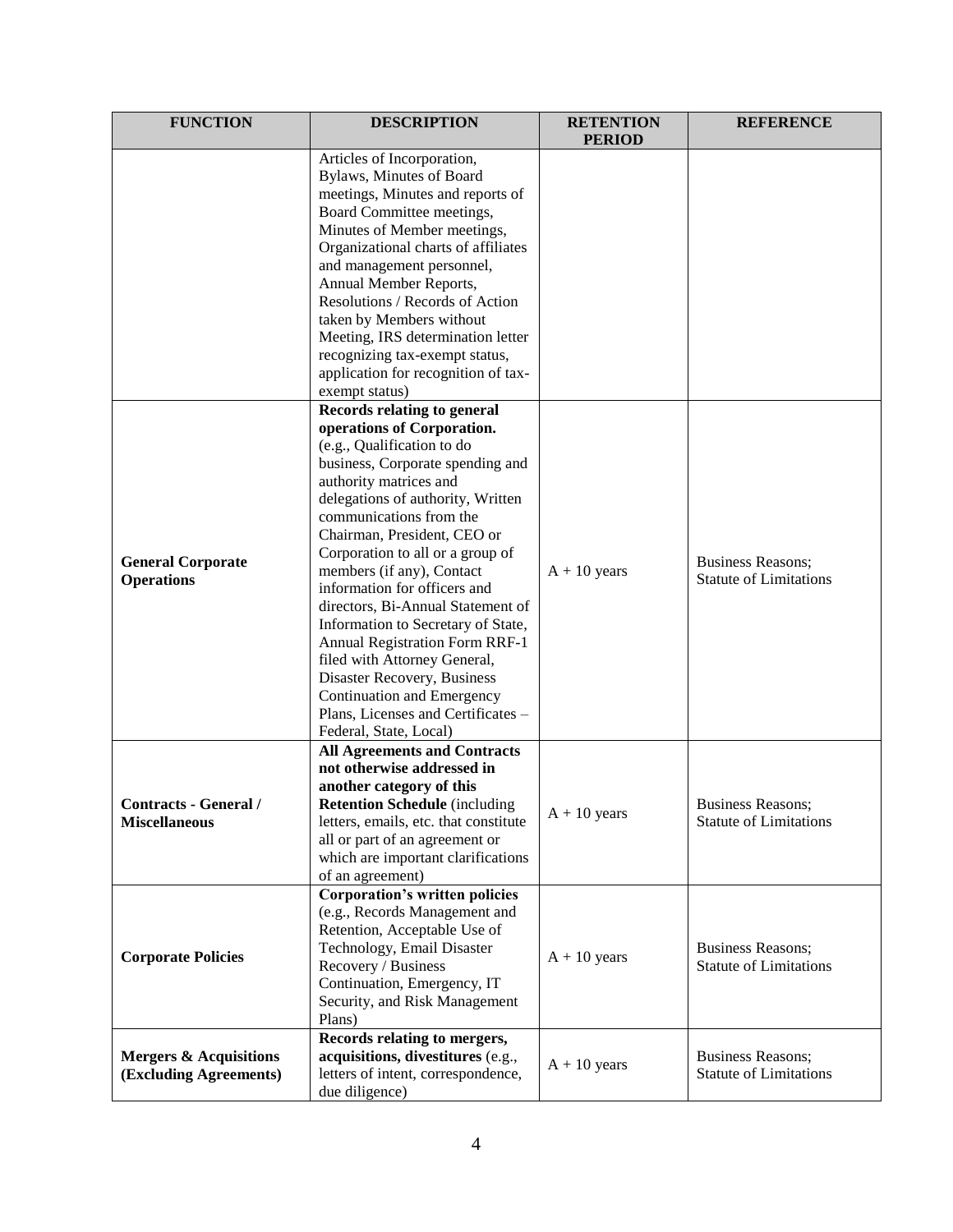| <b>FUNCTION</b>                                                                      | <b>DESCRIPTION</b>                                                                                                                                                                                                                                                                                                                                                                                                                                                                              | <b>RETENTION</b><br><b>PERIOD</b>                               | <b>REFERENCE</b>                                                                                                                                                                                                    |
|--------------------------------------------------------------------------------------|-------------------------------------------------------------------------------------------------------------------------------------------------------------------------------------------------------------------------------------------------------------------------------------------------------------------------------------------------------------------------------------------------------------------------------------------------------------------------------------------------|-----------------------------------------------------------------|---------------------------------------------------------------------------------------------------------------------------------------------------------------------------------------------------------------------|
| <b>Agreements</b>                                                                    | <b>Agreements and contracts</b><br>relating to structure of<br>Corporation (e.g., mergers and<br>acquisitions, divestitures)                                                                                                                                                                                                                                                                                                                                                                    | $A + 10$ years                                                  | <b>Business Reasons;</b><br><b>Statute of Limitations</b>                                                                                                                                                           |
| <b>Donor and Grant Records</b>                                                       | <b>Records relating to donations</b><br>and grants (e.g., general<br>donation records, grant proposals,<br>grant agreements and<br>modifications, grantee<br>correspondence, grantee reports)                                                                                                                                                                                                                                                                                                   | $A + 10$ years                                                  | <b>Business Reasons;</b><br><b>Statute of Limitations</b>                                                                                                                                                           |
| <b>Insurance Policies</b> <sup>4</sup>                                               | <b>Insurance policies insuring</b><br>Corporation / Employees (e.g.,<br>Commercial general liability,<br>other liability, professional errors<br>& omissions, property damage /<br>hazard, workers compensation)                                                                                                                                                                                                                                                                                | $A + 10$ years<br>(potentially<br>permanent)                    | <b>Business Reasons;</b><br><b>Statute of Limitations</b>                                                                                                                                                           |
| <b>HUMAN RESOURCES / PERSONNEL</b>                                                   |                                                                                                                                                                                                                                                                                                                                                                                                                                                                                                 |                                                                 |                                                                                                                                                                                                                     |
| <b>Benefit Plans</b>                                                                 | <b>Records evidencing or relating</b><br>to employee benefits provided<br>by Corporation (e.g., health<br>insurance plans, disability plans,<br>defined benefit / contribution<br>plans, retirement plans, pension<br>plans; records of committee or<br>fiduciary meetings; benefit<br>statements and information;<br>funding reports; disbursements;<br>investment performance and<br>earning reports; reports filed with<br>Federal and State Agencies)<br><b>Contracts or Agreement with</b> | $A + 10$ years,<br>including duration of<br>Benefit Plan        | 29 U.S.C. §§ 1027, 1113,<br>1451 (ERISA) (6 years);<br>29 U.S.C. § 1059 (ERISA)<br>(duration not specified); 26<br>U.S.C. § 6001 (duration not<br>specified); Statute of<br>Limitations<br><b>Business Reasons;</b> |
| Trust, Fiduciary, Provider<br>and Third-Party<br>Administration<br><b>Agreements</b> | third party administrators<br>involved in servicing Employee<br><b>Benefit Plans</b>                                                                                                                                                                                                                                                                                                                                                                                                            | $A + 10$ years,<br>including duration of<br><b>Benefit Plan</b> | Statute of Limitations;<br>29 U.S.C. §§ 1027, 1113,<br>1451 (ERISA) (6 years);<br>29 U.S.C. § 1059 (ERISA)<br>(duration not specified); 26<br>U.S.C. § 6001 (duration not<br>specified)                             |
| <b>Travel &amp; Expense Reports</b>                                                  | Reports of employee travel and<br>expenses                                                                                                                                                                                                                                                                                                                                                                                                                                                      | $C + 3$ years                                                   | <b>Business Reasons;</b><br><b>Statute of Limitations</b>                                                                                                                                                           |
| <b>Employment Applications</b><br>/ Pre-Employment                                   | Records relating to<br>employment applications and<br>other pre-employment<br>activities (e.g., general job<br>applications, resumes,<br>employment advertising and<br>solicitations). See Employee<br>Personnel Files below for<br>employee-specific records.<br>Records relating to payroll and                                                                                                                                                                                               | $C + 3$ years                                                   | 29 CFR 1627.3 (ADEA) (3<br>years);<br>29 CFR 1602.14 (CRA) (3<br>years);<br>Cal. Gov't. Code § 12946<br>$(2 \text{ years})$<br>26 CFR 31.6001-1 (IRS) (4                                                            |
| <b>Payroll Records</b>                                                               | compensation to employees<br>(e.g., employee payroll and                                                                                                                                                                                                                                                                                                                                                                                                                                        | Duration of<br>$employment + 4$<br>years                        | years);<br>29 CFR 1627.3 (ADEA) (3<br>years);                                                                                                                                                                       |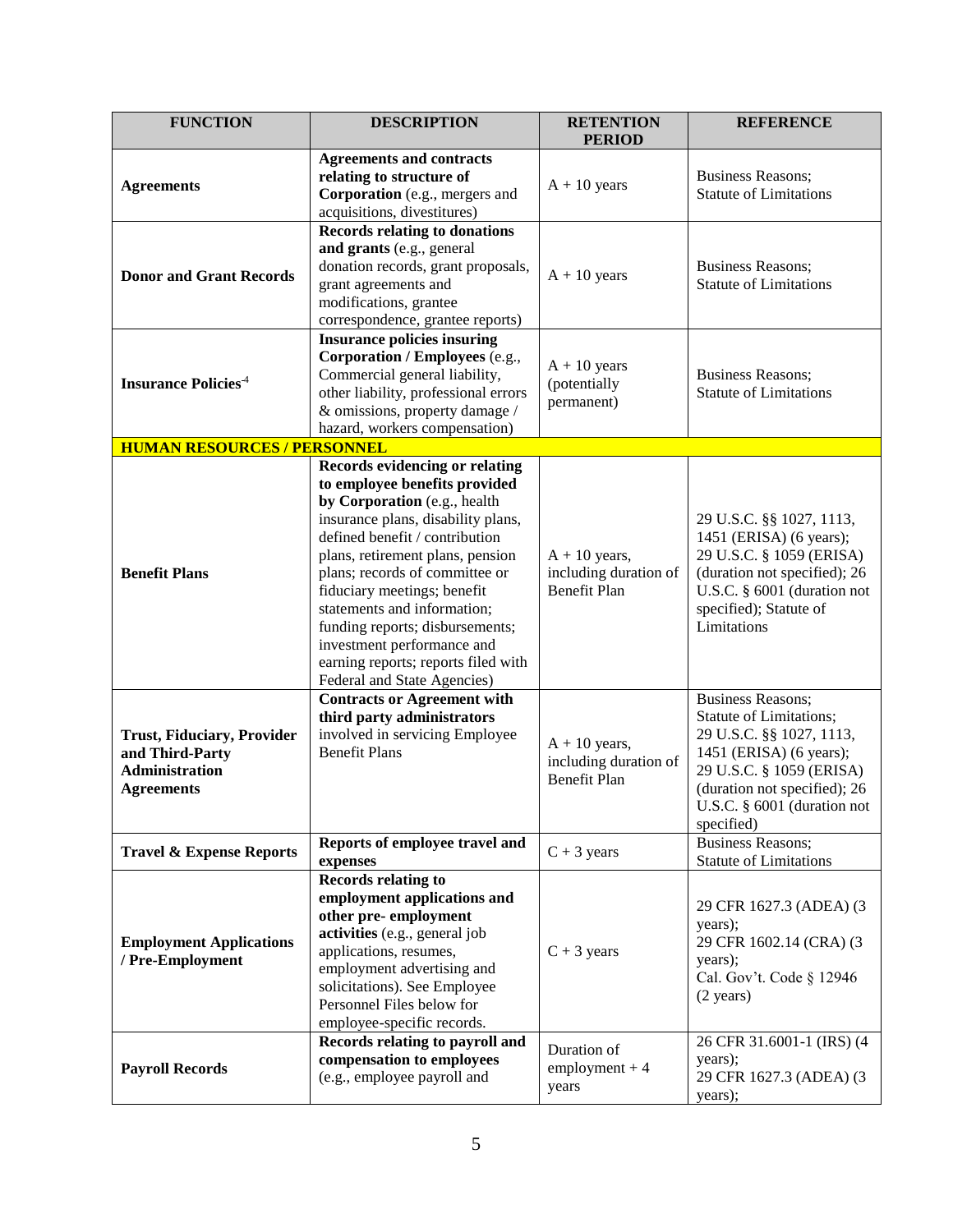| <b>FUNCTION</b>                                                                    | <b>DESCRIPTION</b>                                                                                                                                                                                                                                                                                                                                                                                                                                            | <b>RETENTION</b><br><b>PERIOD</b>                                                                                                                                                                                                                                                                                                                      | <b>REFERENCE</b>                                                                                                                                                                                                                                                                                                 |
|------------------------------------------------------------------------------------|---------------------------------------------------------------------------------------------------------------------------------------------------------------------------------------------------------------------------------------------------------------------------------------------------------------------------------------------------------------------------------------------------------------------------------------------------------------|--------------------------------------------------------------------------------------------------------------------------------------------------------------------------------------------------------------------------------------------------------------------------------------------------------------------------------------------------------|------------------------------------------------------------------------------------------------------------------------------------------------------------------------------------------------------------------------------------------------------------------------------------------------------------------|
|                                                                                    | compensation records including<br>records with employee name,<br>social security number, hours<br>worked, compensation rate,<br>deductions, total pay for pay<br>period)                                                                                                                                                                                                                                                                                      |                                                                                                                                                                                                                                                                                                                                                        | Cal. Lab. Code §§ 1174(d),<br>$1197.5(d)$ (2 years)                                                                                                                                                                                                                                                              |
| <b>Employment Actions</b><br><b>Generally (Excluding</b><br><b>Personnel File)</b> | <b>Records relating to actions</b><br>taken by Corporation<br>concerning employment actions<br>generally (not including specific<br>employee records maintained<br>in the personnel file) (e.g.,<br>hiring, promotions, demotions,<br>transfers, selection for training,<br>disciplinary actions, layoffs,<br>reductions in force, recalls, or<br>other related employee actions).<br>See Employee Personnel Files<br>below for employee-specific<br>records. | $C + 4$ years                                                                                                                                                                                                                                                                                                                                          | 29 CFR 1627.3 (ADEA) (3<br>years);<br>29 CFR 1602.14 (CRA) (1<br>year);<br>Cal. Labor Code § 1198.5<br>(3 years);<br><b>Statute of Limitations</b>                                                                                                                                                               |
| <b>Employee Personnel Files</b><br><b>EXCLUDING Medical</b><br><b>Records</b>      | Records maintained in an<br>employee's personnel file (e.g.,<br>records relating to hiring,<br>employment and termination,<br>such as resumes, applications and<br>related materials, employment<br>offers, employment contracts,<br>promotion, demotion, change of<br>status, transfer, salary, separation,<br>employment eligibility, I-9<br>forms, letters of recognition<br>and/or commendation,<br>disciplinary records, excluding<br>medical records)   | Duration of<br>$employment + 4$<br>years                                                                                                                                                                                                                                                                                                               | <b>Business Reasons;</b><br>Statute of Limitations;<br>29 CFR 1627.3 (ADEA) (3<br>years);<br>Personnel Action Records-<br>1 year from when personnel<br>action taken -<br>29 CFR 1627.3 (ADEA); 1<br>year from when personnel<br>action taken or when record<br>made, whichever is later 29<br>CFR 1602.14 (CRA) |
| <b>Employee Health</b><br><b>Condition and Medical</b><br><b>Records</b>           | Records relating to employee's<br>health condition and medical<br>treatments (e.g., Workers'<br>Compensation, Family and<br>Medical Leave Act, the<br>Americans with Disabilities Act,<br>employment accommodations,<br>leave of absence documents<br>pertaining to an ADA<br>accommodation, employment<br>immunizations, drug screen<br>information) Medical records to<br>be stored separately in<br>confidential and secure location.                      | Duration of<br>$employment + 30$<br>years.<br>(Except if<br>employment < 1<br>year - records can<br>be provided to<br>employee; also does<br>not include health<br>insurance claims<br>records maintained<br>separately and first<br>aid records (i.e.,<br>one-time treatment<br>and observation of<br>minor injuries) if<br>maintained<br>separately) | 29 CFR 1910.1020 (OSHA)<br>$(30 \text{ years});$<br>29 CFR 825.500 (3 years);<br>29 CFR 1630.14(c)(1)                                                                                                                                                                                                            |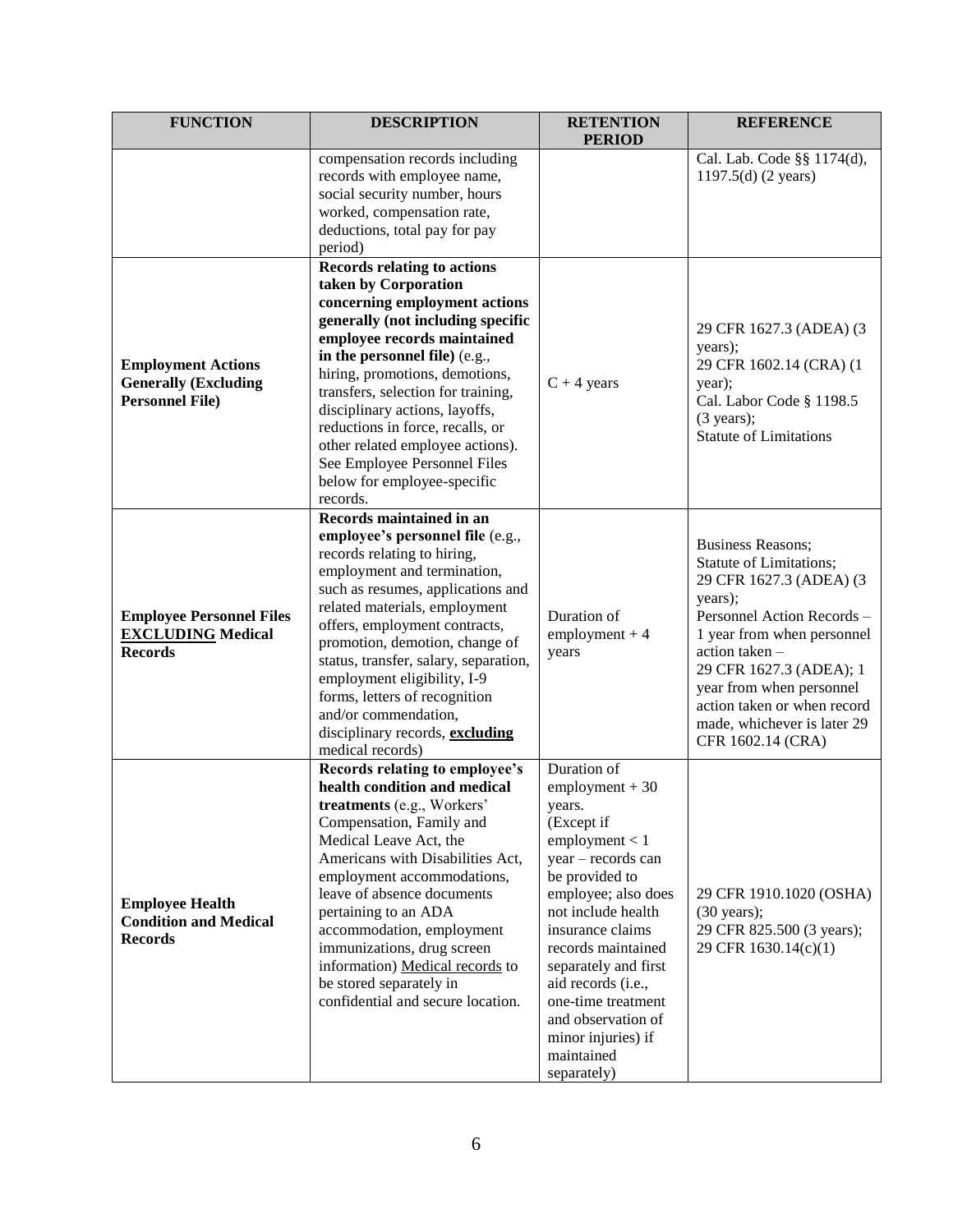| <b>FUNCTION</b>              | <b>DESCRIPTION</b>                                      | <b>RETENTION</b><br><b>PERIOD</b> | <b>REFERENCE</b>              |
|------------------------------|---------------------------------------------------------|-----------------------------------|-------------------------------|
|                              | Records describing exposure to                          | Duration of                       |                               |
|                              | toxic or hazardous materials,                           | $employment + 30$                 |                               |
|                              | including the identity of the                           | years.                            |                               |
|                              | substance to which the employees                        | (Except if                        |                               |
|                              | were exposed plus information                           | employment < 1                    |                               |
|                              | related to the methods used to                          | year - records can                |                               |
|                              | determine the actual exposure;                          | be provided to                    |                               |
|                              | the identity of employees                               | employee; also does               | 29 CFR 1910.1020 (OSHA)       |
| <b>Employee Exposure to</b>  | exposed; detailed environmental                         | not include health                | $(30 \text{ years})$ ;        |
| <b>Toxic or Hazardous</b>    | monitoring records and material                         | insurance claims                  | 29 CFR 825.500 (3 years);     |
| <b>Materials</b>             | safety sheets can be destroyed at                       | records maintained                | 29 CFR 1630.14(c)(1)          |
|                              | an earlier period provided that                         | separately and first              |                               |
|                              | adequate summary records are                            | aid records (i.e.,                |                               |
|                              | maintained. Medical records to                          | one-time treatment                |                               |
|                              | be stored separately in                                 | and observation of                |                               |
|                              | confidential and secure location.                       | minor injuries) if                |                               |
|                              |                                                         | maintained                        |                               |
|                              |                                                         | separately)                       |                               |
|                              | <b>OSHA Logs of Work-Related</b>                        |                                   |                               |
|                              | Injuries and Illnesses and other                        |                                   |                               |
|                              | logs, summaries and reports                             |                                   |                               |
|                              | describing recordable cases of                          | 5 years following                 | 29 CFR 1904.33 (OSHA)         |
| <b>Employee Injury and</b>   | injury and illness, including the                       | end of calendar year              | $(5 \text{ years})$ ;         |
| <b>Illness Logs</b>          | extent and severity of each case,                       | to which the records              | 29 CFR 825.500;               |
|                              | and total injuries and illnesses.                       | pertain                           | 29 CFR 1630.14(c)(1)          |
|                              | Medical records to be stored                            |                                   |                               |
|                              | separately in confidential and                          |                                   |                               |
|                              | secure location.                                        |                                   |                               |
|                              | Agreements and contracts with<br>employees, independent |                                   |                               |
| <b>Employment and</b>        | contractors, consultants, etc.                          |                                   | <b>Business Reasons;</b>      |
| <b>Contractor Agreements</b> | (e.g., employment, change of                            | $A + 10$ years                    | <b>Statute of Limitations</b> |
|                              | control, non-compete, non-                              |                                   |                               |
|                              | disclosure, temporary labor)                            |                                   |                               |
|                              | Agreements and contracts with                           |                                   |                               |
|                              | third parties providing human                           |                                   |                               |
|                              | relations / employment-related                          |                                   |                               |
| <b>HR-Related Agreements</b> | products or services (e.g.,                             | $A + 10$ years                    | <b>Business Reasons;</b>      |
|                              | recruiting / headhunter                                 |                                   | <b>Statute of Limitations</b> |
|                              | agreements, payroll companies,                          |                                   |                               |
|                              | employee leasing)                                       |                                   |                               |
|                              | Plans and records relating to                           |                                   | Statute of Limitations; 29    |
| <b>Employee Pension</b>      | employee pension, retirement                            |                                   | U.S.C. §§ 1027, 1113, 1451    |
| and Benefit Plans            | and benefit plans (e.g., benefit,                       | $A + 10$ years,                   | (ERISA) (6 years); 29         |
| <b>Excluding</b>             | retirement, ERISA, and pension                          | including duration of             | U.S.C. § 1059 (ERISA)         |
| <b>Agreements</b>            | plans, and records relating to                          | <b>Benefit Plan</b>               | (duration not specified); 26  |
|                              | administration thereof)                                 |                                   | U.S.C. § 6001 (duration not   |
|                              |                                                         |                                   | specified)                    |
|                              | <b>Agreements relating to</b>                           |                                   | Statute of Limitations;       |
| <b>Employee Pension</b>      | employee pension, retirement                            | $A + 10$ years,                   | 29 U.S.C. §§ 1027, 1113,      |
| and Benefit Plans            | and benefit plans (e.g., contracts                      | including duration of             | 1451 (ERISA) (6 years);       |
| <b>Agreements</b>            | and agreement with plan                                 | <b>Benefit Plan</b>               | 29 U.S.C. § 1059 (ERISA)      |
|                              | administrators, fiduciaries,                            |                                   | (duration not specified); 26  |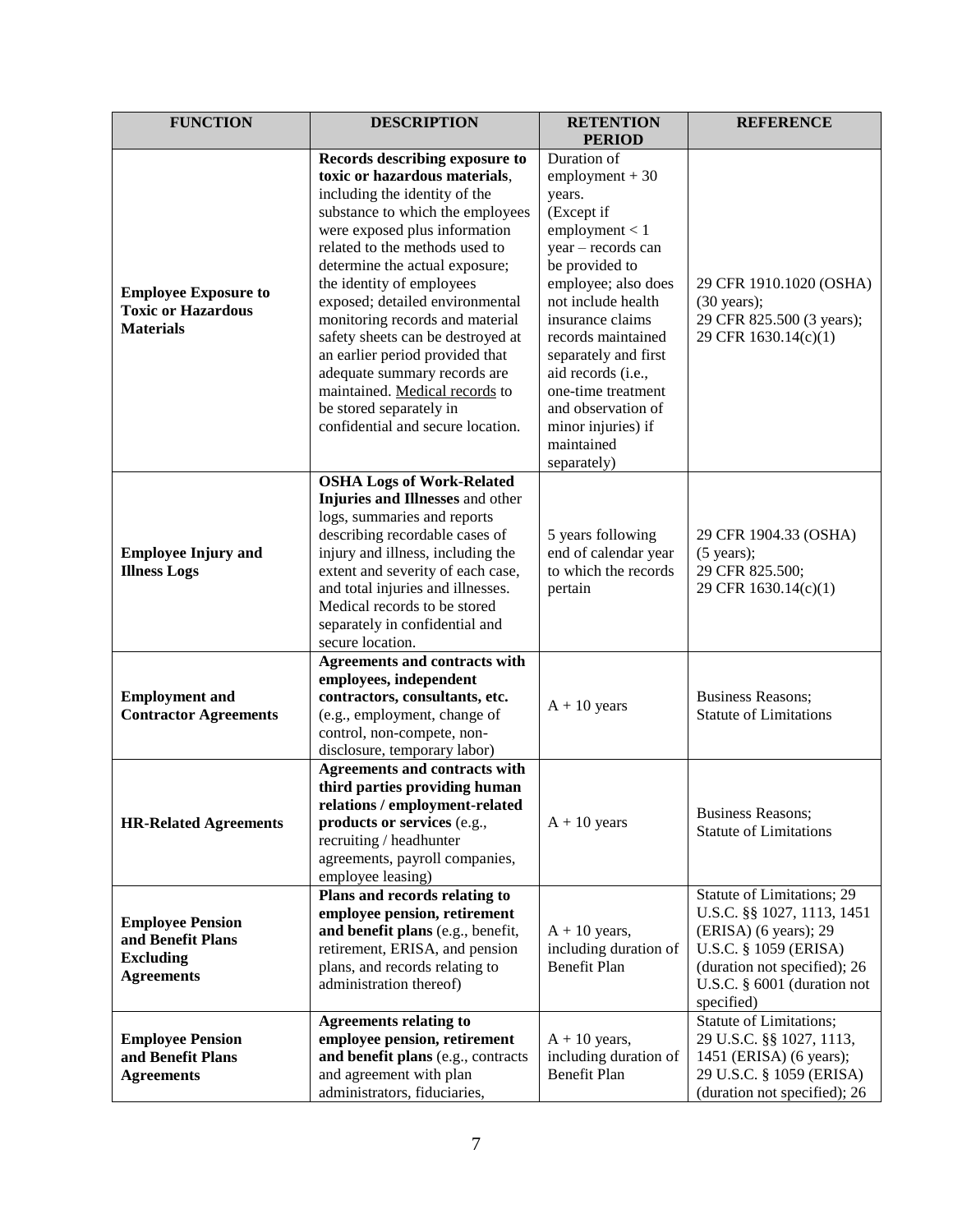| <b>FUNCTION</b>                                                                                            | <b>DESCRIPTION</b>                                                                                                                                                                                                                                                                                                        | <b>RETENTION</b><br><b>PERIOD</b>                                    | <b>REFERENCE</b>                                                 |
|------------------------------------------------------------------------------------------------------------|---------------------------------------------------------------------------------------------------------------------------------------------------------------------------------------------------------------------------------------------------------------------------------------------------------------------------|----------------------------------------------------------------------|------------------------------------------------------------------|
|                                                                                                            | investment advisors, service                                                                                                                                                                                                                                                                                              |                                                                      | U.S.C. § 6001 (duration not                                      |
|                                                                                                            | providers)                                                                                                                                                                                                                                                                                                                |                                                                      | specified)                                                       |
| <b>LEGAL</b>                                                                                               |                                                                                                                                                                                                                                                                                                                           |                                                                      |                                                                  |
| <b>Litigation Files</b>                                                                                    | <b>Files relating to litigation</b><br>involving Corporation (e.g.,<br>investigations, pleadings,<br>correspondence, research,<br>invoices, settlement agreements)                                                                                                                                                        | $A + 10$ years                                                       | <b>Business Reasons;</b><br><b>Statute of Limitations</b>        |
| <b>Claims (Litigation Not</b><br>Filed)                                                                    | Claims, threats, demand letters,<br>etc. where litigation not filed                                                                                                                                                                                                                                                       | 10 years after last<br>correspondence or<br>contact with<br>claimant | <b>Business Reasons;</b><br><b>Statute of Limitations</b>        |
| <b>Agreements</b>                                                                                          | <b>Contracts and agreements</b><br>retained in the Legal<br><b>Department</b>                                                                                                                                                                                                                                             | $A + 10$ years                                                       | <b>Business Reasons;</b><br><b>Statute of Limitations</b>        |
| <b>Intellectual Property</b>                                                                               | <b>Records relating to intellectual</b><br>property of Corporation (e.g.,<br>copyright, trademark and patent<br>applications and registrations,<br>and related correspondence;<br>license agreements)                                                                                                                     | Life of the<br>intellectual<br>$property + 7$<br>years               | <b>Business Reasons;</b><br><b>Statute of Limitations</b>        |
| <b>Government Filings</b><br>subject to False Claims Act                                                   | Records relating to filings with<br><b>US Government</b> that could result<br>in claims under the False Claims<br>Act (e.g., requests for payment<br>under government contracts or<br>grants)                                                                                                                             | $A + 10$ years                                                       | 31 U.S.C. 3731(b) (6<br>years);<br><b>Statute of Limitations</b> |
|                                                                                                            | <b>FUNDRAISING MATERIALS / DEVELOPMENT DEPARTMENT RECORDS</b>                                                                                                                                                                                                                                                             |                                                                      |                                                                  |
| <b>Advertising, Marketing</b><br>and Public Relations<br><b>Agreements</b>                                 | <b>Contracts and agreements for</b><br>advertising, marketing and<br>public relations products and<br>services (e.g., agreements with<br>marketing and advertising firms,<br>advertising contracts, directory<br>advertising agreements, zip code<br>coverage agreements)                                                 | $A + 10$ years                                                       | <b>Business Reasons;</b><br><b>Statute of Limitations</b>        |
| <b>Advertising, Marketing</b><br>and Public Relations<br><b>Materials – Excluding</b><br><b>Agreements</b> | <b>Materials (excluding contracts)</b><br>relating to Corporation's<br>advertising, marketing and<br>public relations activities (e.g.,<br>advertisements, marketing<br>collateral, catalogs, brochures,<br>advertising copy, marketing<br>programs, mailing lists, speeches<br>and presentations, product<br>literature) | $A + 10$ years                                                       | <b>Business Reasons;</b><br><b>Statute of Limitations</b>        |
| <b>FACILITIES MANAGEMENT</b>                                                                               |                                                                                                                                                                                                                                                                                                                           |                                                                      |                                                                  |
| <b>Furniture, Fixtures and</b><br><b>Equipment (Excluding</b><br><b>Contracts</b> )                        | <b>Records relating to</b><br>Corporation's furniture, fixtures<br>and equipment (e.g., asset lists,<br>inventory lists, replacement<br>schedules, maintenance and<br>repairs, IT infrastructure and                                                                                                                      | $C + 7$ years                                                        | 26 CFR 301.6501 (IRS) (6<br>years)                               |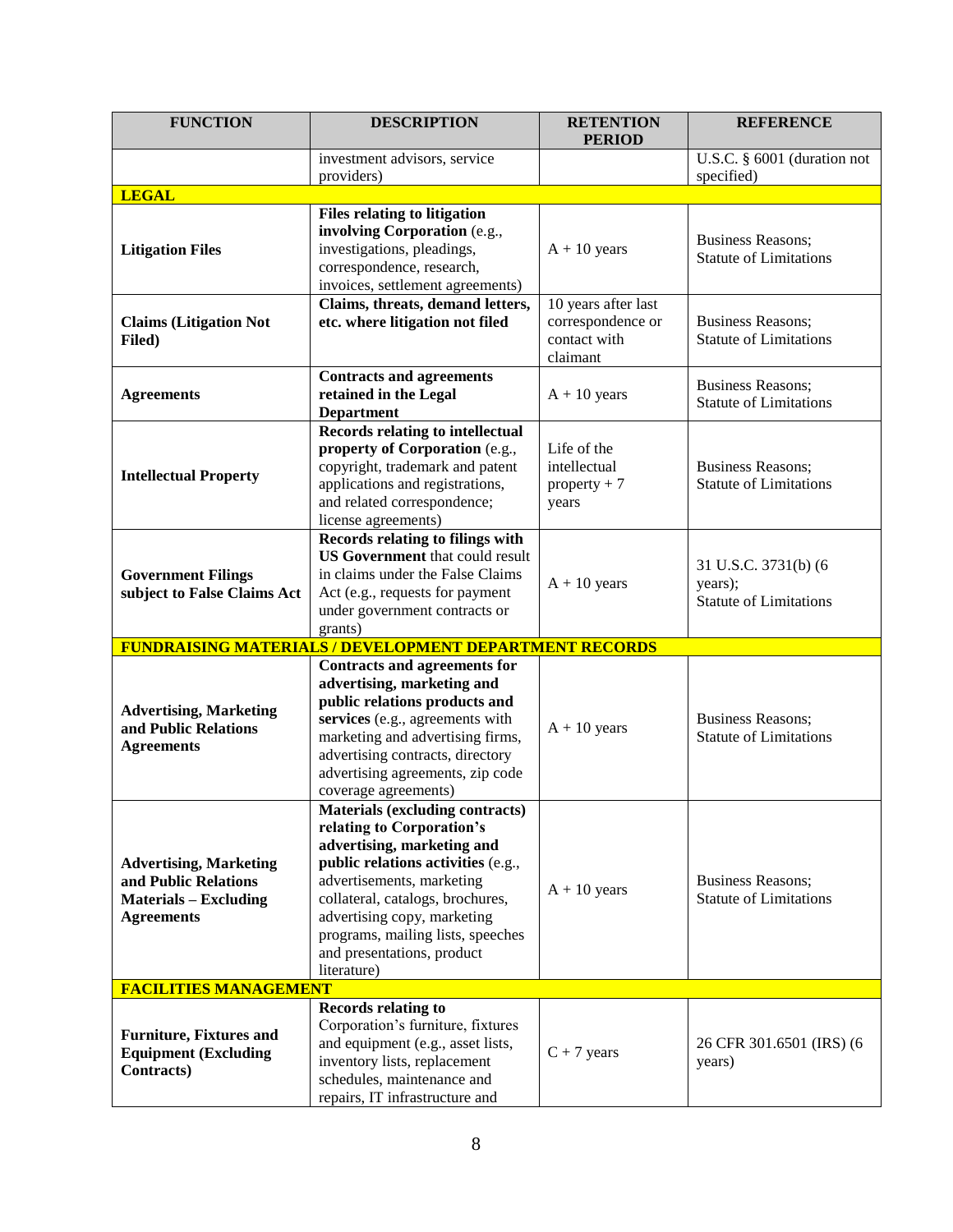| <b>FUNCTION</b>                                                       | <b>DESCRIPTION</b>                                                                                                                                                                                                                                                                 | <b>RETENTION</b><br><b>PERIOD</b> | <b>REFERENCE</b>                                                                                                                                                                                                                                                                  |
|-----------------------------------------------------------------------|------------------------------------------------------------------------------------------------------------------------------------------------------------------------------------------------------------------------------------------------------------------------------------|-----------------------------------|-----------------------------------------------------------------------------------------------------------------------------------------------------------------------------------------------------------------------------------------------------------------------------------|
|                                                                       | architecture, telephone<br>installation, fixed asset<br>purchases)                                                                                                                                                                                                                 |                                   |                                                                                                                                                                                                                                                                                   |
| <b>Furniture, Fixtures and</b><br><b>Equipment – Contracts</b>        | <b>Contracts and agreements</b><br>relating to Corporation's<br>furniture, fixtures and<br>equipment (e.g., purchase,<br>leasing and acquisition contracts;<br>repair and maintenance contracts;<br>warranty contracts; computer<br>hardware and software licenses)                | $A + 10$ years                    | <b>Business Reasons;</b><br><b>Statute of Limitations</b>                                                                                                                                                                                                                         |
| <b>Information Technology</b>                                         | <b>Records relating to</b><br><b>Corporation's information</b><br>technology systems (e.g.,<br>software licenses; equipment<br>purchase agreements; support,<br>maintenance and warranty<br>agreements; software inventories<br>and audits; equipment<br>inventories; IT policies) | $A + 10$ years                    | <b>Business Reasons;</b><br><b>Statute of Limitations</b>                                                                                                                                                                                                                         |
| <b>Property Tax Records</b>                                           | Records relating to real estate<br>and personal property taxes<br>paid by Corporation                                                                                                                                                                                              | $A + 7$ years                     | <b>Business Reasons;</b><br><b>Statute of Limitations</b>                                                                                                                                                                                                                         |
| <b>Property Acquisition /</b><br>Ownership                            | Records relating to acquisition<br>and ownership of property<br>(e.g., deeds, leases, mortgages,<br>construction)                                                                                                                                                                  | Permanent                         | <b>Business Reasons;</b><br><b>Statute of Limitations</b>                                                                                                                                                                                                                         |
| <b>Agreements</b>                                                     | <b>Contracts and agreements</b><br>relating to operation and<br>management of facilities (e.g.,<br>property/facilities management<br>agreements, repair/maintenance<br>contracts, janitorial, landscaping)                                                                         | $A + 10$ years                    | <b>Business Reasons;</b><br><b>Statute of Limitations</b>                                                                                                                                                                                                                         |
| <b>Hazardous/Environmental</b><br><b>Contamination Removal</b>        | <b>Records regarding remediation</b><br>/ removal of environmentally<br>contaminated or hazardous<br>materials                                                                                                                                                                     | $A + 30$ years                    | 29 CFR 1910.1020 (OSHA)                                                                                                                                                                                                                                                           |
| Hazardous/<br><b>Environmental - Other</b>                            | Logs and other records<br>regarding general compliance<br>with OSHA and other<br>environmental laws                                                                                                                                                                                | $C + 5$ years                     | Statute of Limitations;<br>3 years under Emergency<br>Planning & Community<br>Right-to-Know Act, Toxic<br>Substances Control Act,<br>Resource Conservation &<br>Recovery Act, but<br>advisable to keep longer<br>due to potential liability<br>concerns; 29 CFR 1904.33<br>(OSHA) |
| <b>Certificates of</b><br><b>Occupancy/Building</b><br><b>Permits</b> | <b>Certificates of Occupancy /</b><br><b>Building Permits</b>                                                                                                                                                                                                                      | $A + [10]$ years                  | <b>Business Reasons;</b><br><b>Statute of Limitations</b>                                                                                                                                                                                                                         |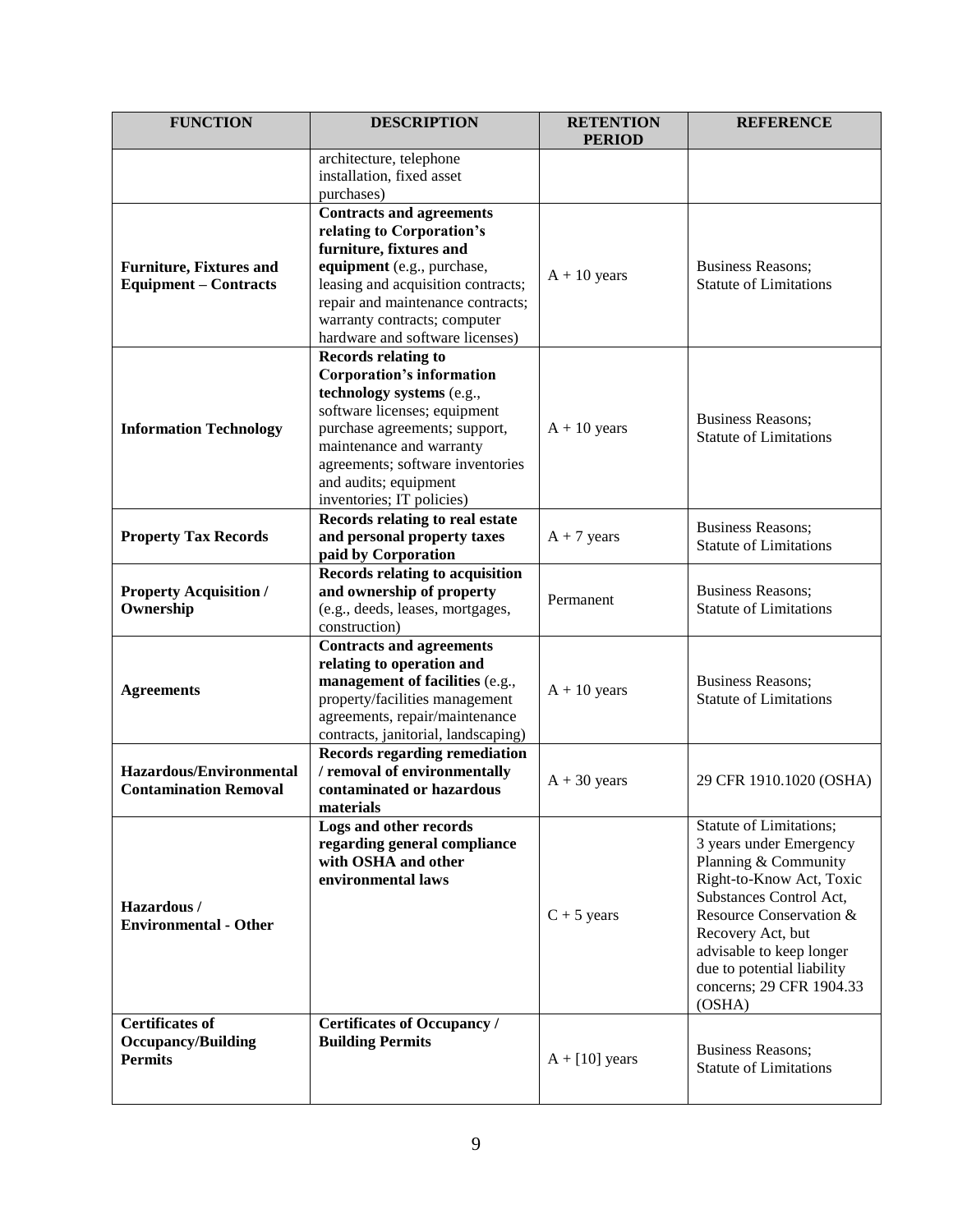| <b>FUNCTION</b>         | <b>DESCRIPTION</b>                                                                                                                                                   | <b>RETENTION</b> | <b>REFERENCE</b>                                          |
|-------------------------|----------------------------------------------------------------------------------------------------------------------------------------------------------------------|------------------|-----------------------------------------------------------|
|                         |                                                                                                                                                                      | <b>PERIOD</b>    |                                                           |
| <b>SALES</b>            |                                                                                                                                                                      |                  |                                                           |
| <b>Sales Agreements</b> | <b>Contracts and agreements</b><br>relating to the sale of<br><b>Corporation products and</b><br>services                                                            | $A + 10$ years   | <b>Business Reasons:</b><br><b>Statute of Limitations</b> |
| <b>Sales Records</b>    | Records other than contracts<br>documenting sales of<br><b>Corporation products and</b><br>services (e.g., invoices, receipts,<br>credit card receipts, SKU details) | $C + 10$ years   | <b>Business Reasons;</b><br><b>Statute of Limitations</b> |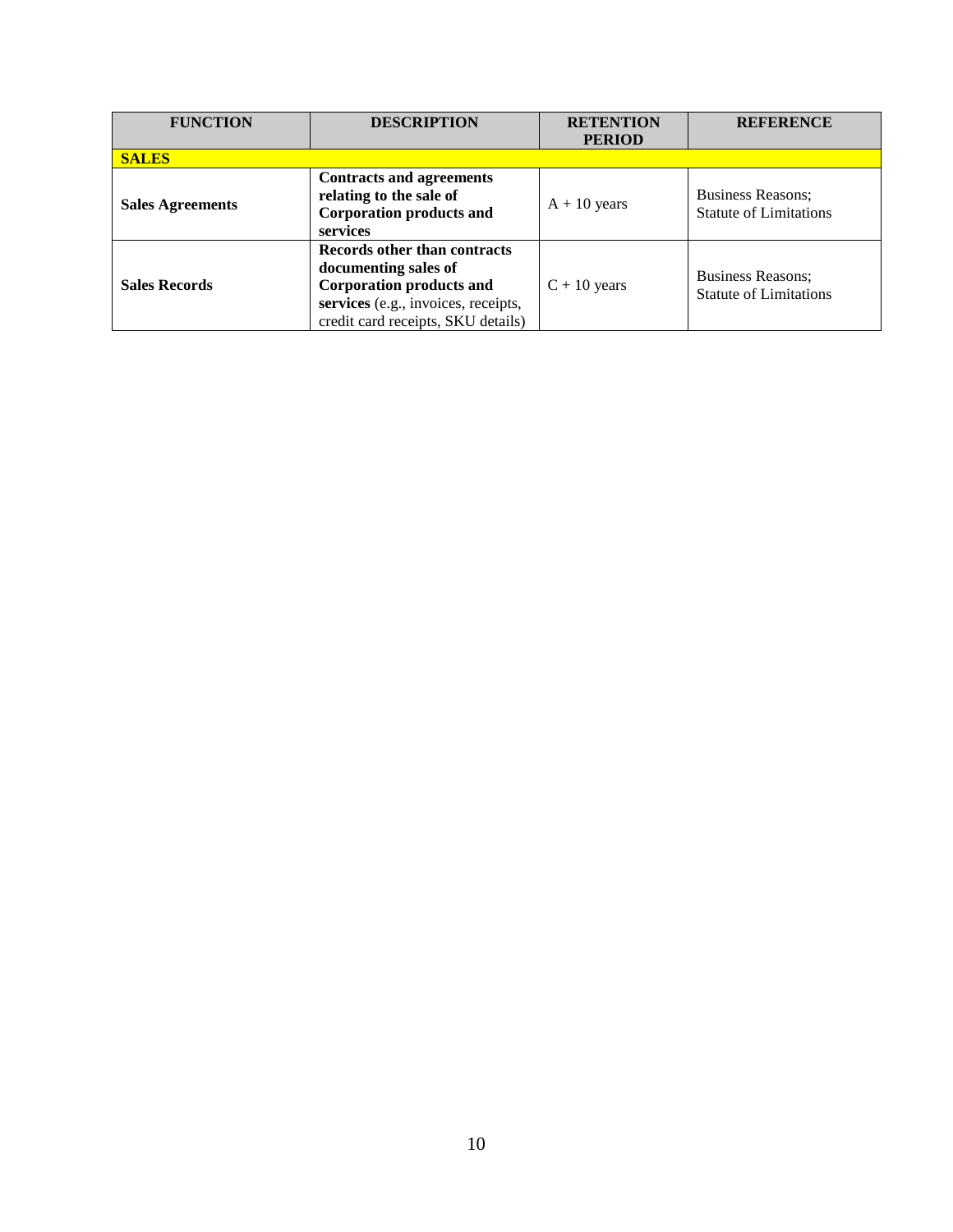$\overline{a}$ 

- <sup>2</sup> Examples of documents that are not included in the chart but may be relevant to various types of nonprofit organizations include the following, and will be subject to various regulatory requirements:
	- Health care providers may be required to retain patient records, insurance and billing records, and records of compliance with health and safety regulations for specified periods.
	- Organizations that have a license for a particular service (such as child care) may be required by the licensing agency to retain certain specified documents for a certain period of time, and may wish to retain other documents to prove their compliance with various licensing requirements in case of audit by the licensing agency.
	- Organizations that work with children should be aware that the statute of limitations for a claim by a child may be tolled until the child reaches the age of maturity. As a result, organizations that work with children may wish to retain sign-in sheets or other proof of attendance, as well as any other records that would tend to show what had occurred on the premises, until several years past the date that the relevant children reach age 18, for the purpose of serving as proof of whether a particular child was in the organization's care on the date of any alleged harm.
- <sup>3</sup> A corporation may have business reasons that require records to be retained for periods that differ from those set forth in the chart. Accordingly, each corporation should consider its own business issues and incorporate retention periods that are consistent with such practices.
- 4 In determining whether an insurance policy is "active" or "inactive," it is important to look at the type of policy and when claims may be made under the policy. Some insurance policies are written on a "claims made" basis, meaning that the policy will cover only claims that are made to the insurance company during the year the policy is in force. Other policies are written on an "occurrence" basis, meaning that the policy covers claims made arising out of events or actions that occurred during the year the policy is in force. An "occurrence" basis policy therefore should be retained for as long as any claim could be made arising out of an event or action that occurred during the year covered by the policy. Care should be taken in determining the type of policy before determining whether a policy is inactive. A corporation's insurance company may require records be retained for periods that differ from those set forth in the chart. Accordingly, a corporation should also consult its insurance broker or company to confirm whether they have any specific requirements.

See Notes 1 and 10 to the Records Management and Retention Policy for reasons why it is important for a corporation that has such a policy to destroy records in conformity with the adopted retention schedule. It is important that a corporation adopting such a policy take care to identify on the schedule all record types that it will want to retain and not just use the list on this form policy without thinking through the record categories carefully.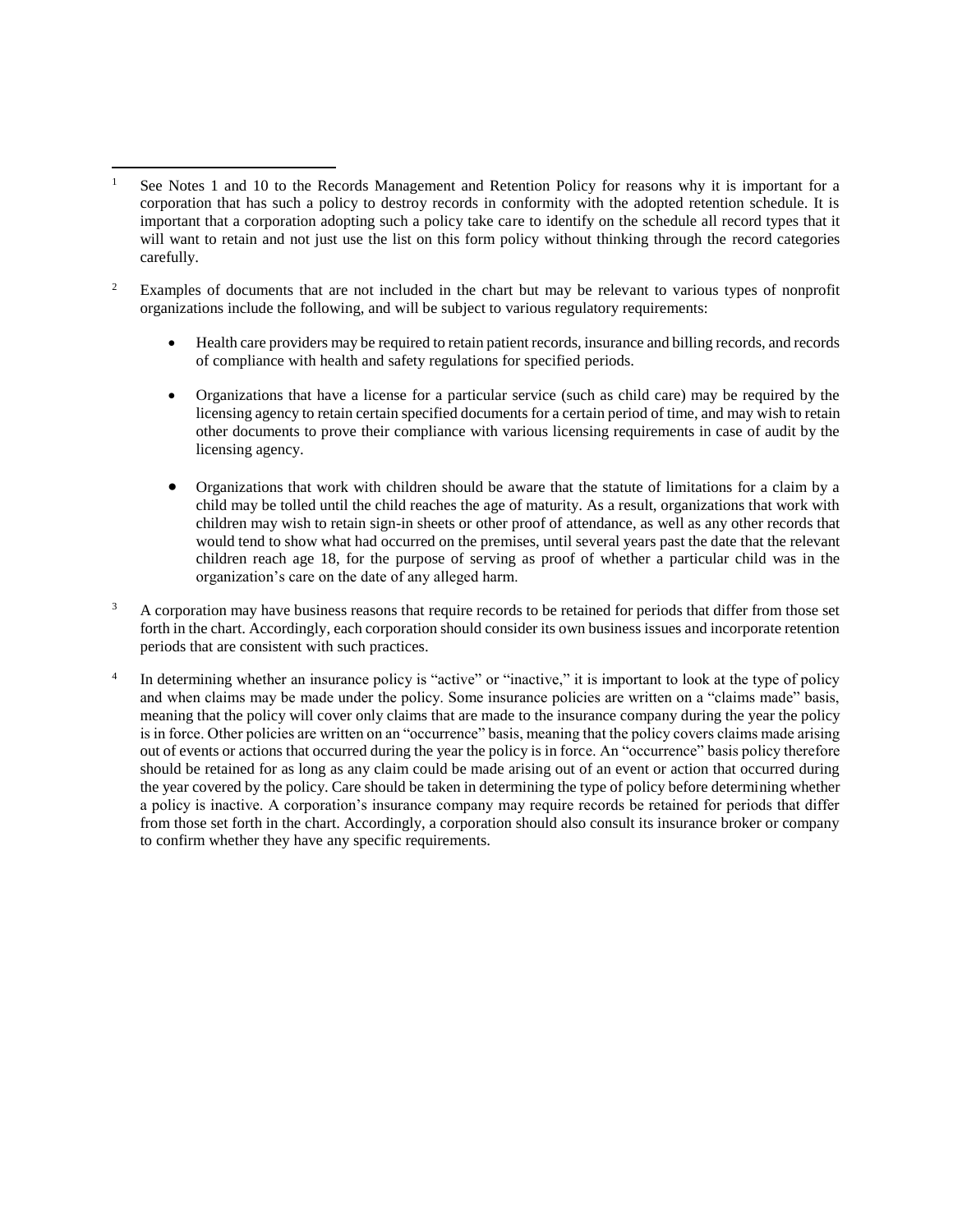### **FORM OF RECORDS MANAGEMENT AND RETENTION POLICY FOR A CALIFORNIA NONPROFIT PUBLIC BENEFIT CORPORATION**

\* \* \*

#### **APPENDIX A: FORM OF LEGAL HOLD NOTIFICATION**

DATE:

TO:

CC:

FROM:

#### **LEGAL HOLD**

## IN ACCORDANCE WITH [**NAME OF CORPORATION**]'S ("CORPORATION") RECORDS MANAGEMENT AND RETENTION POLICY, YOU ARE HEREBY NOTIFIED TO LOCATE AND PROTECT ALL RECORDS PERTAINING TO THE FOLLOWING SUBJECT MATTER:

A LEGAL HOLD HAS BEEN PLACED ON RECORDS PERTAINING TO THE SUBJECT MATTER DESCRIBED ABOVE. YOU ARE REQUIRED TO LOCATE AND PROTECT THE NECESSARY RECORDS FOR WHICH YOU ARE RESPONSIBLE. ANY RECORD (INCLUDING BUT NOT LIMITED TO COMPUTER RECORDS, E-MAIL, VOICE MAIL MESSAGES, TEXT MESSAGES, INSTANT MESSAGES, HANDWRITINGS, PHOTOGRAPHS, PHOTOCOPIES, OR FACSIMILE) THAT IS RELEVANT TO THIS LEGAL HOLD MUST BE PRESERVED. FOR PURPOSES OF THIS LEGAL HOLD, TO "PRESERVE" ALSO MEANS TO SUSPEND FROM DELETION OR PROTECT FROM OVERWRITING, MODIFICATION OR DESTRUCTION. IF YOU ARE UNSURE WHETHER A RECORD IS RELEVANT TO THIS LEGAL HOLD, YOU SHOULD PROTECT THAT RECORD UNTIL YOU HAVE RECEIVED CLARIFICATION FROM [YOUR SUPERVISOR].

FAILURE TO COMPLY WITH THIS LEGAL HOLD WILL RESULT IN DISCIPLINARY ACTION, UP TO AND INCLUDING TERMINATION OF YOUR EMPLOYMENT OR OTHER SERVICE TO CORPORATION. IN ADDITION, FAILURE TO COMPLY WITH THIS LEGAL HOLD MAY RESULT IN FINES, DAMAGES, LIABILITY AND/OR COURT-ORDERED SANCTIONS IMPOSED AGAINST CORPORATION.

CONTACT THE FOLLOWING PERSON BY PHONE OR BY E-MAIL IF YOU HAVE ANY RECORDS SUBJECT TO THIS LEGAL HOLD: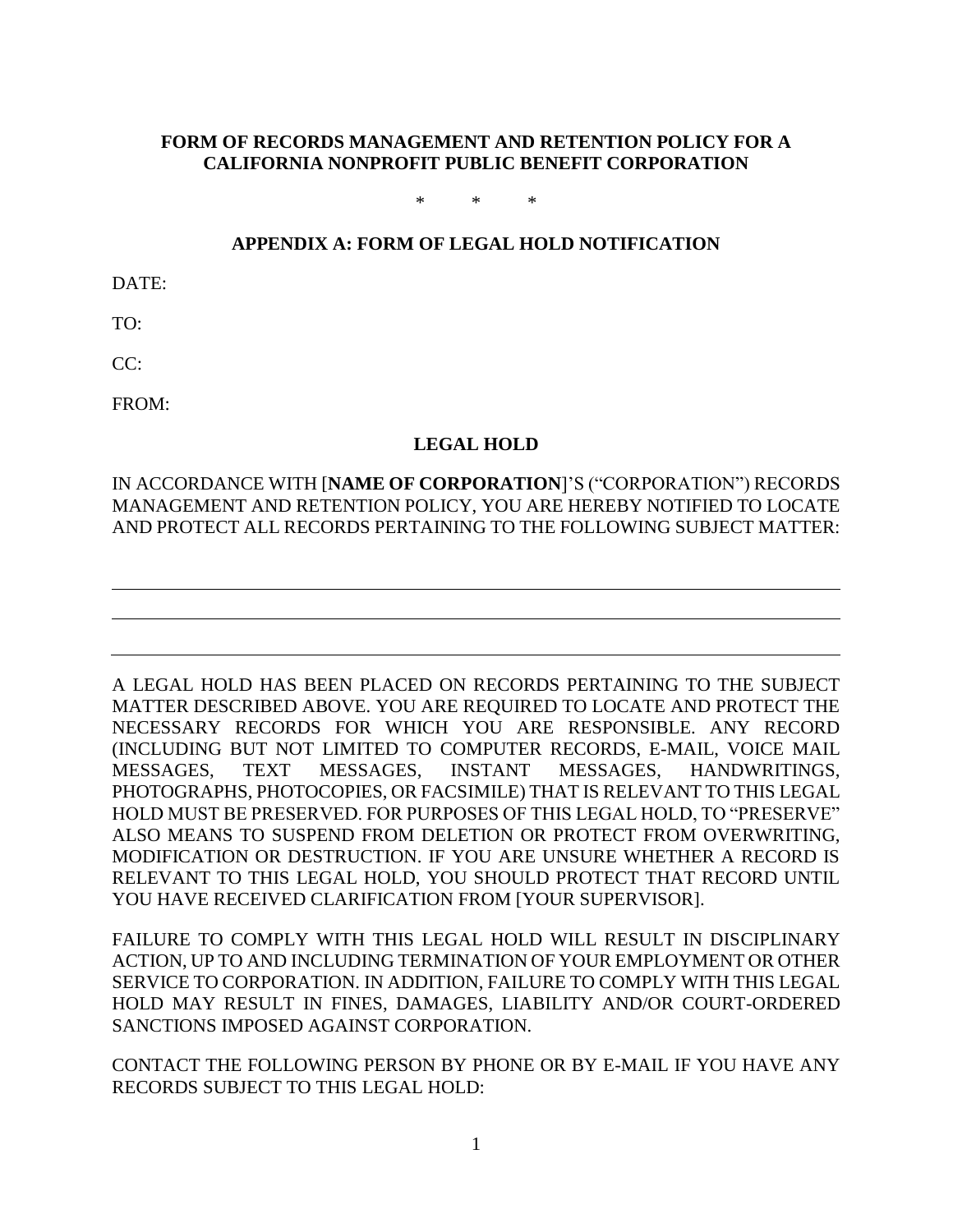Name: Phone: E-Mail:

CONTACT THE FOLLOWING PERSON BY PHONE OR BY E-MAIL SHOULD YOU BECOME AWARE OF ANY FAILURE TO COMPLY WITH CORPORATION'S RECORD MANAGEMENT AND RETENTION POLICY OR ANY LEGAL HOLD:

Name: B-Mail: Phone: E-Mail:

THIS LEGAL HOLD REMAINS EFFECTIVE UNTIL CORPORATION'S [LEGAL COUNSEL] [OR AN OFFICER OF CORPORATION] RELEASES IT IN WRITING. AFTER YOU RECEIVE WRITTEN NOTICE OF RELEASE, YOU MAY RETURN ALL RECORDS SUBJECT TO THIS LEGAL HOLD TO THEIR NORMAL RETENTION PROCEDURES.

CONTACT THE FOLLOWING PERSON BY PHONE OR BY E-MAIL FOR QUESTIONS REGARDING THIS LEGAL HOLD.

Name: Name: Phone: Phone: E-Mail: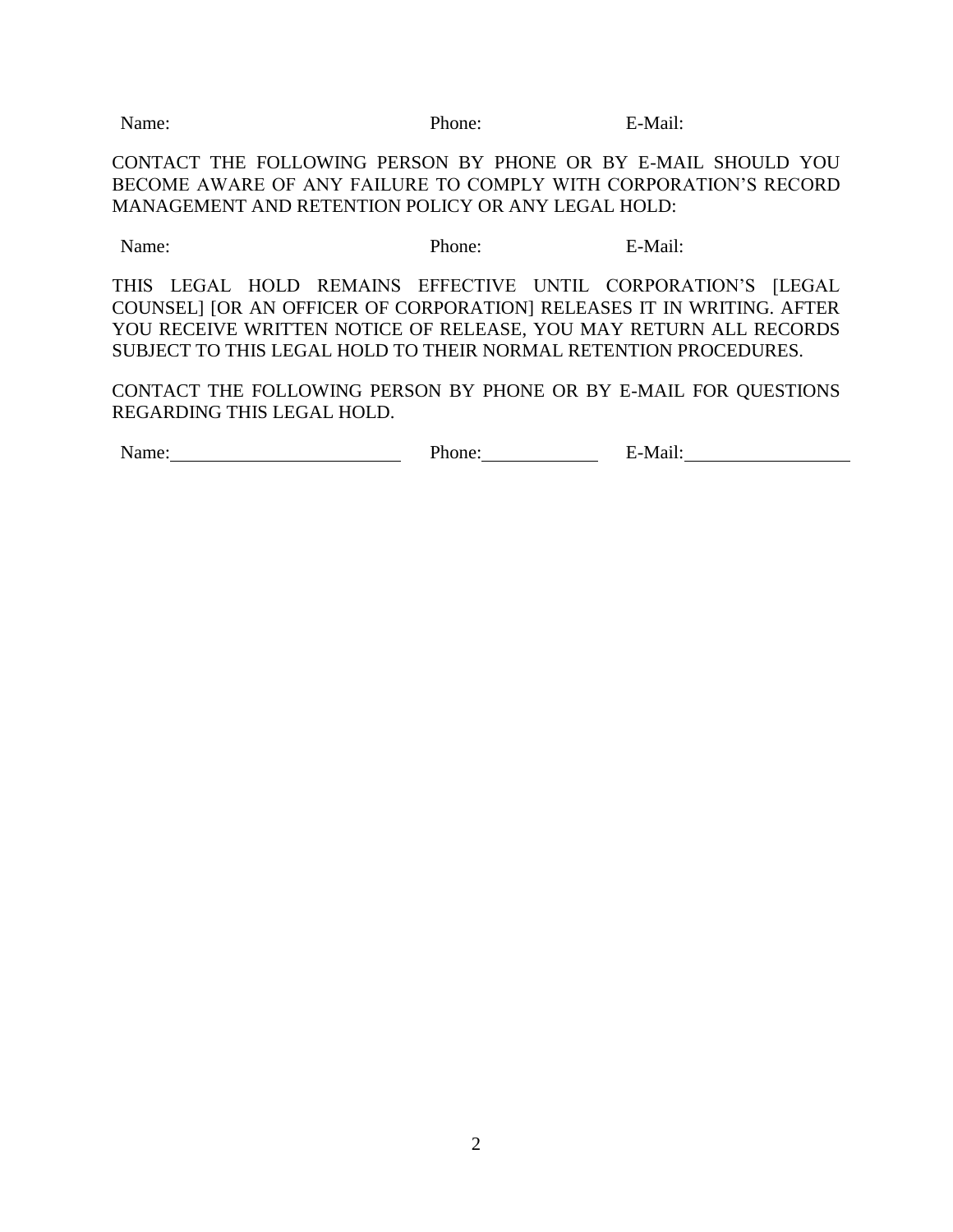# ACKNOWLEDGMENT OF LEGAL HOLD

## I HAVE READ AND UNDERSTAND THE NOTICE OF LEGAL HOLD DATED [DATE] AND AGREE TO COMPLY WITH IT.

Name: \_\_\_\_\_\_\_\_\_\_\_\_\_\_\_\_\_\_\_\_\_\_\_\_\_\_\_\_\_\_\_\_\_\_\_\_

Signature: \_\_\_\_\_\_\_\_\_\_\_\_\_\_\_\_\_\_\_\_\_\_\_\_\_\_\_\_\_\_

Date: \_\_\_\_\_\_\_\_\_\_\_\_\_\_\_\_\_\_\_\_\_\_\_\_\_\_\_\_\_\_\_\_\_\_\_\_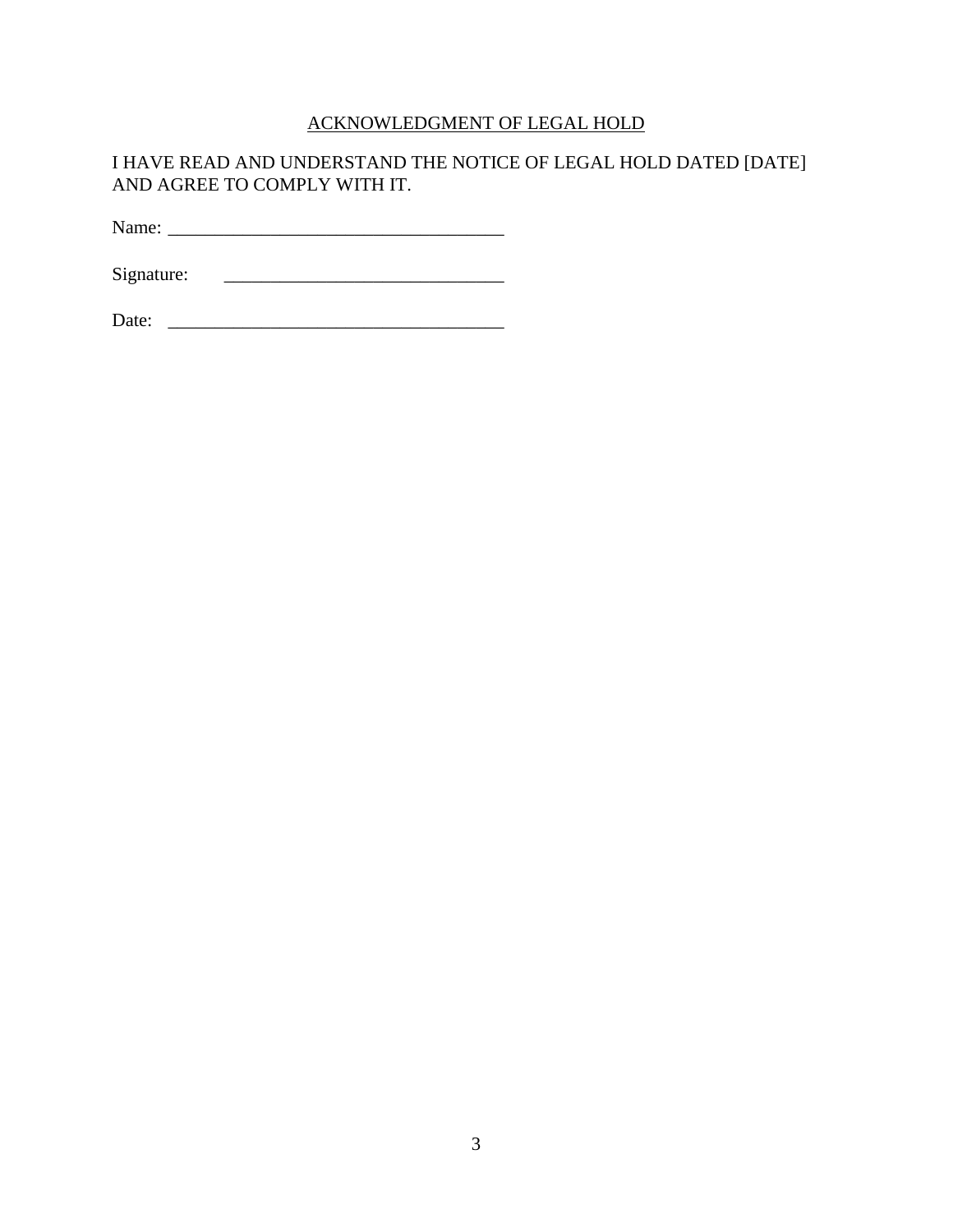## **APPENDIX B: FORM OF LEGAL HOLD RELEASE**

DATE:

TO:

 $CC:$ 

FROM:

## **LEGAL HOLD RELEASE**

IN ACCORDANCE WITH CORPORATION'S RECORDS MANAGEMENT AND RETENTION POLICY, YOU ARE HEREBY NOTIFIED THAT THE LEGAL HOLD PERTAINING TO THE FOLLOWING SUBJECT MATTER:

IS RELEASED. PLEASE RETURN ALL RECORDS RELEVANT TO THE LEGAL HOLD TO THEIR NORMAL RETENTION PROCEDURES [UNLESS SUBJECT TO ANOTHER LEGAL  $\mathrm{HOLD}\mathrm{l}$ .<sup>1</sup>

CONTACT THE FOLLOWING PERSON BY PHONE OR BY E-MAIL FOR QUESTIONS REGARDING THIS LEGAL HOLD RELEASE:

 $\overline{a}$ 

Name: E-Mail: Phone: E-Mail:

<sup>&</sup>lt;sup>1</sup> Note: A corporation with multiple legal holds may need to include this language if a document is subject to more than one legal hold.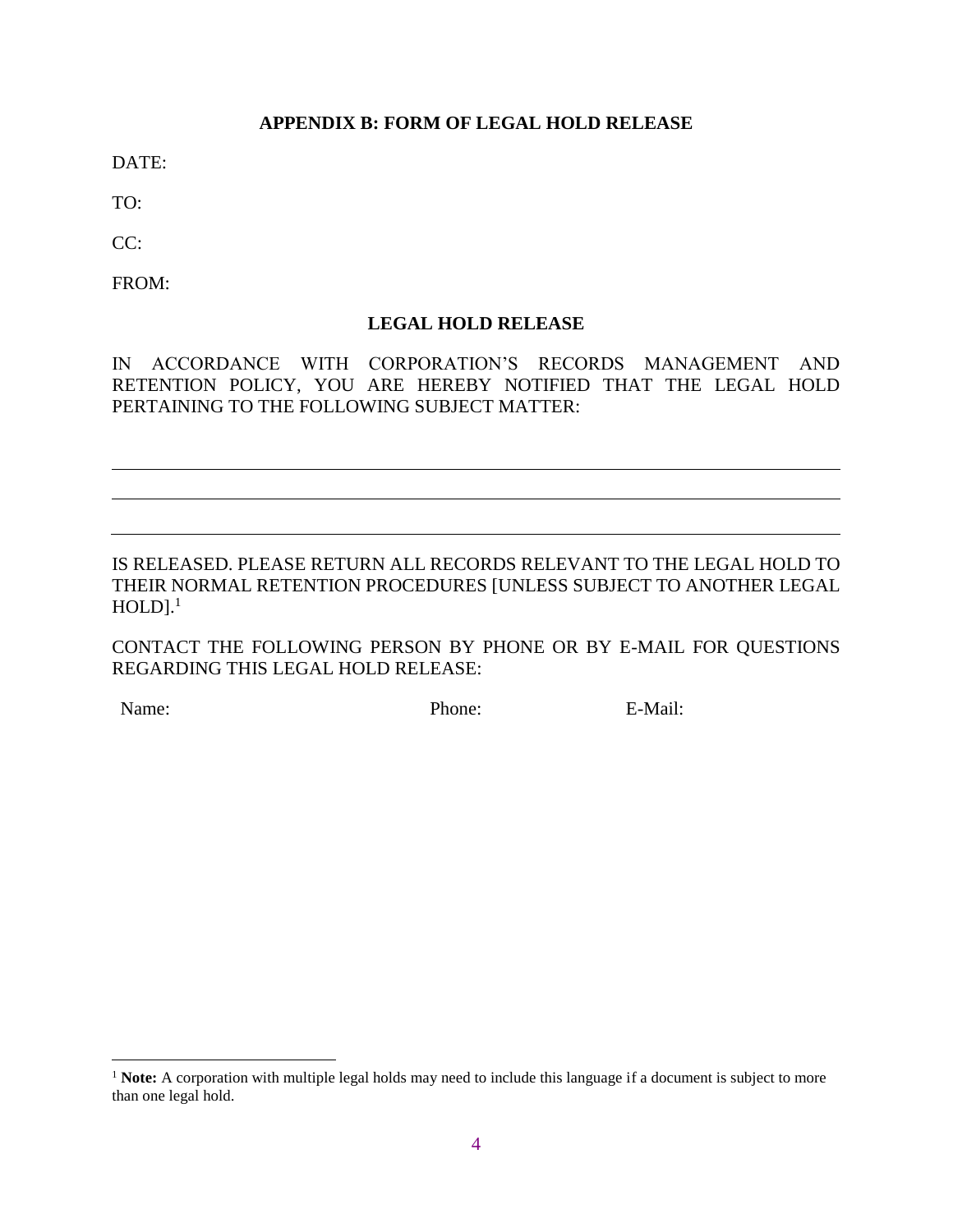#### **APPENDIX C: ELECTRONIC COMMUNICATIONS POLICY**

**Note: This Electronic Communications Policy is a sample document containing relatively typical provisions and topics to be addressed in such a policy. Due to the vast differences in how different organizations operate and the legal requirements pertaining to Corporation, this sample will require modification and customization for appropriate use.**

\* \* \*

#### ELECTRONIC COMMUNICATIONS POLICY

OF

#### **[NAME OF CORPORATION]**

A California Nonprofit Public Benefit Corporation

#### **ARTICLE I**. **GENERAL GUIDELINES**

**Section 1. Purpose / Scope.** The purpose of this Electronic Communications Policy ("Policy") is to ensure the proper use of [**Name of Corporation**]'s ("Corporation") Electronic Communication systems and make employees, contractors, volunteers and other users ("Users") aware of what Corporation deems as acceptable and unacceptable use of its Electronic Communication systems or in using other permitted e-mail or electronic communications systems for conducting Corporation business. Corporation reserves the right to amend this Policy at its discretion. In case of amendments, Users will be informed appropriately. This Policy applies to email, instant messages, text messages, PIN messages, chat and other electronic communications (collectively referred to as "Electronic Communications") used within Corporation and for Corporation business either now or in the future, and does not supersede any state or federal laws, or any other Corporation policies regarding confidentiality, information dissemination, and standards of conduct. This policy is not intended to restrict communications or actions protected or required by state or federal law.

**Section 2. Legal Risks.** Electronic Communications are a business communication tool and Users are obliged to use this tool in a responsible, effective and lawful manner. Although by its nature Electronic Communications seem to be less formal than other written communication, the same rules apply. Therefore, it is important that Users are aware of the legal risks of Electronic Communications. For example, if you send Electronic Communications with any libelous, defamatory, offensive, racist or obscene remarks, you and Corporation can be held liable. If you forward confidential information of Corporation without authorization, Corporation can suffer significant losses, and you and Corporation can be held liable for violating third party confidentiality rights. Sending Electronic Communications with casual or informal language that can be taken out of context can be damaging to Corporation in the event of a lawsuit relating to the subject matter of the Electronic Communications. Electronic Communications may have to be disclosed in court proceedings or investigations by regulatory bodies, therefore, you must exercise good judgment, forethought and common sense when creating and distributing Electronic Communications. Accordingly, it is important for all Users to understand that the careless or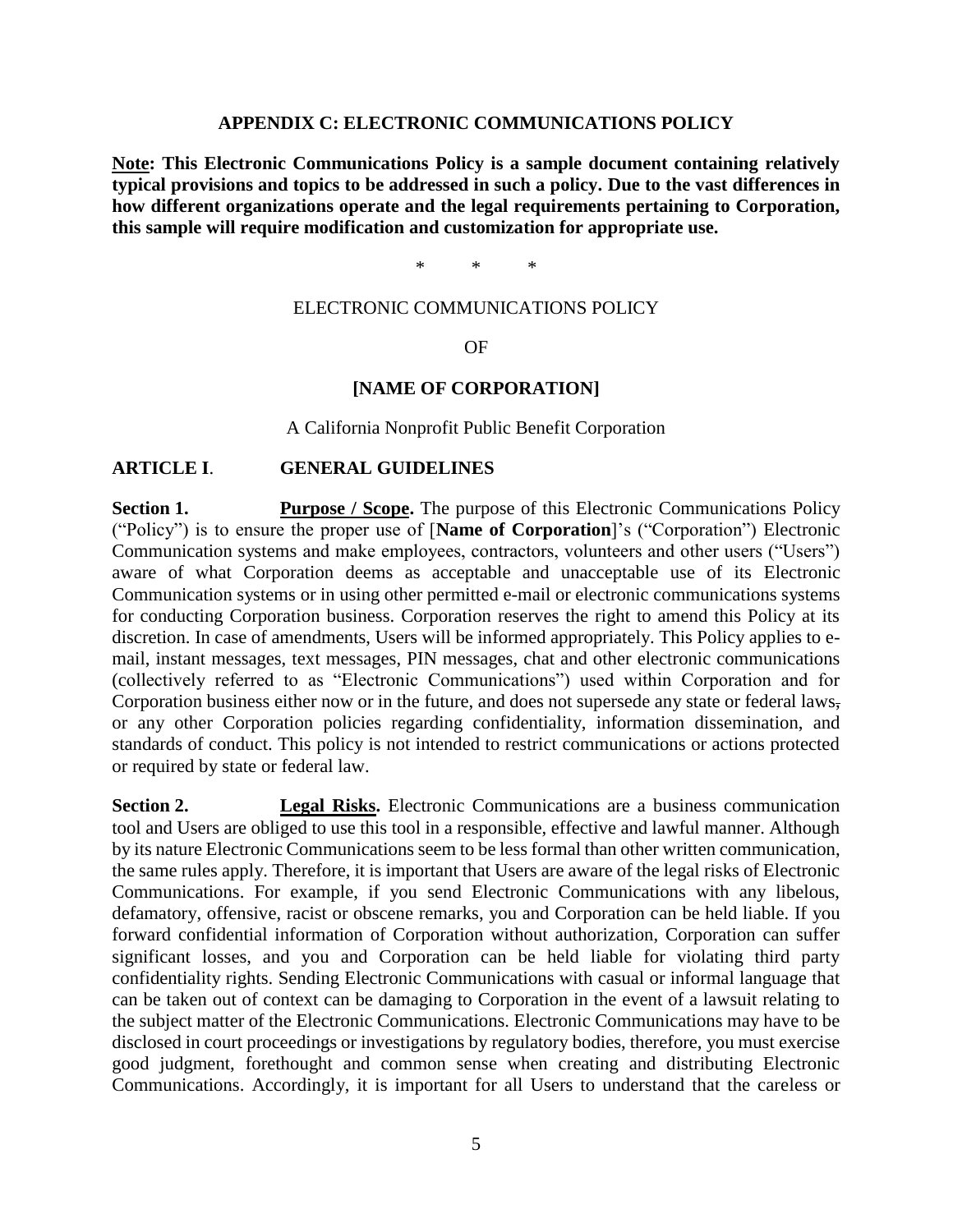improper use of Electronic Communications can result in significant losses to Corporation, and potential liability of Corporation and User.

**Section 3. Conversion**. Corporation's e-mail system is the sole and exclusive property of Corporation. Any User files, e-mail, and other information stored on the e-mail system are the property of Corporation. Corporation may also store copies of such data and communications for a period of time after they are created, and may delete such copies from time to time without notice.

## **ARTICLE II. AUTHORIZED USE / RESTRICTIONS**

**Section 1. Authorized Use.** You are authorized to use Corporation's e-mail system to lawfully conduct business for Corporation in accordance with this Policy and the other policies and rules of Corporation. Corporation's e-mail system constitutes a valuable business asset of Corporation and may only be used for approved purposes. Users are permitted access to the e-mail system to assist them in the performance of their jobs. This Policy's description of prohibited usage is not exhaustive, and it is within the discretion of Corporation to determine if there has been a violation.

**Section 2. Personal Use.** Occasional, limited, appropriate personal use of Electronic Communications is permitted when the use does not: (i) interfere with User's work performance; (ii) interfere with any other User's work performance; (iii) unduly impact the operation of the email system; (iv) result in any material expense to Corporation; (v) violate any law or regulation of any jurisdiction; or (vi) violate any other provision of this Policy or any other policy, guideline, or standard of Corporation. Personal use of Electronic Communications is a privilege, not a right. Abuse of the privilege may result in appropriate disciplinary action. Users should keep in mind that all Electronic Communications are recorded and stored along with the source and destination. Users are prohibited from using Corporation's devices or their own personal devices to photograph, record, videotape, or otherwise capture any image or likeness of another User, their work space, or their property without their consent. In accordance with Article IV, management of Corporation has the ability and right to view Users' Electronic Communications.

**Section 3. Inappropriate or Unlawful Material.** Material that is fraudulent, harassing, embarrassing, sexually explicit, profane, obscene, intimidating, discriminatory, defamatory, or otherwise unlawful or inappropriate, including any comments that would offend someone on the basis of race, age, sex, sexual orientation, gender identity or expression, religion, political beliefs, national origin, marital status, medical condition, genetic information, veteran status, or disability, must not be sent by e-mail or other forms of electronic communication. In addition, unlicensed or unauthorized access to proprietary or copyrighted information is prohibited. Users encountering or receiving such material must immediately report the incident to their supervisor or other responsible manager. Because Electronic Communications can be inadvertently sent to unintended recipients, intercepted, obtained by third parties in litigation, and obtained by the government in investigations, before sending every Electronic Communication ask yourself if you would be comfortable with this Electronic Communication being publicly disclosed. If not, you should probably reword the Electronic Communication or communicate in a different manner, such as verbally.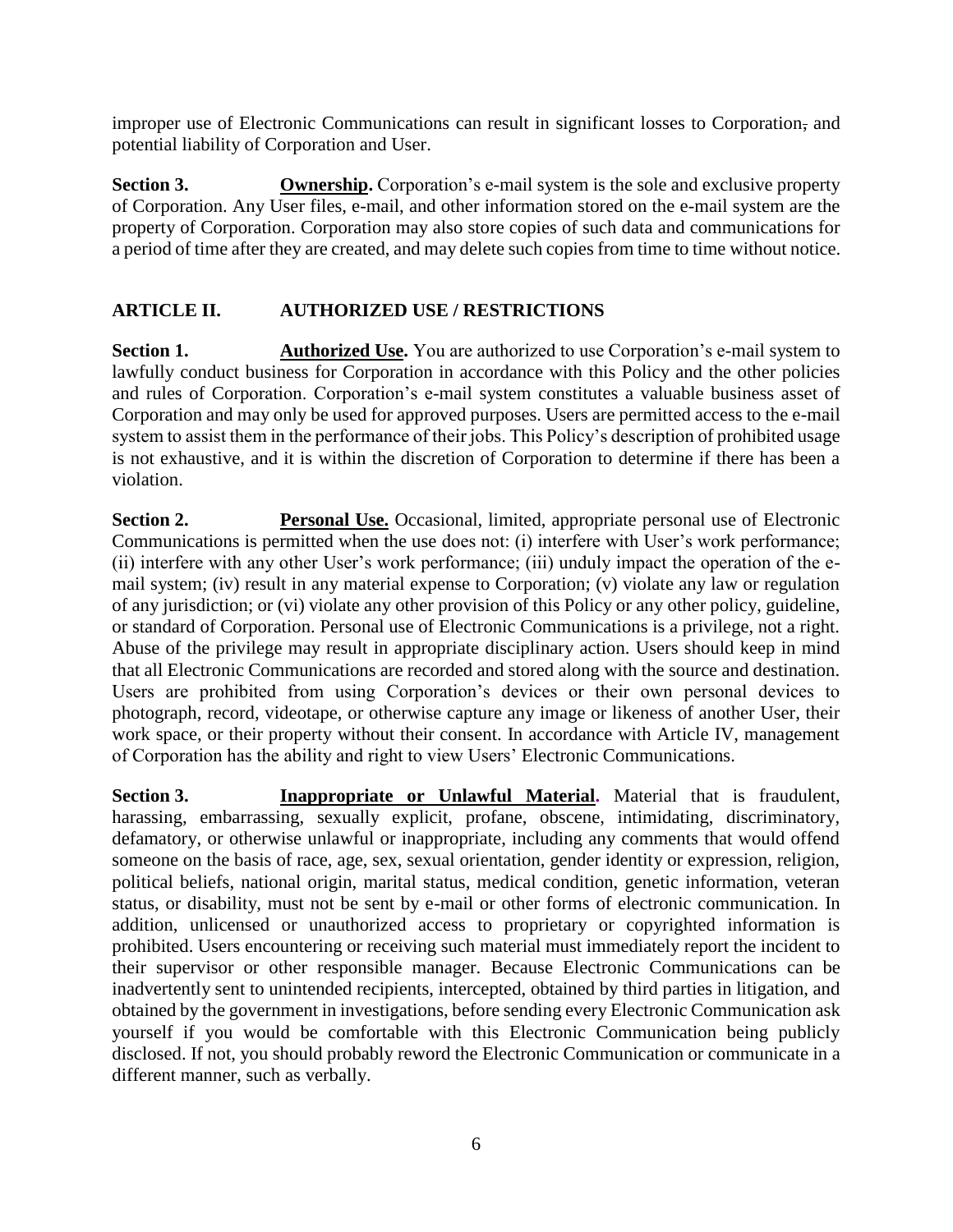**Section 4. Non-Corporation Business.** Users may not use the e-mail system for personal financial gain or the benefit of any third party (including the sale of any non-Corporation products or services), or to solicit others for activities unrelated to Corporation's business or sponsored activities, or in violation of Corporation policies and applicable laws relating to political activity or lobbying. The e-mail system may also not be used to create, store, or distribute any form of malicious software (e.g., viruses, worms, or other destructive code).

**Section 5. Excessive Use.** Users may not deliberately perform acts that waste Electronic Communications or unfairly monopolize resources to the exclusion of others. These acts include, but are not limited to, sending non-business related mass e-mailings or chain e-mail, subscribing to a non-business related electronic mailing list, excessive use of e-mail for nonbusiness related activities (e.g., personal purposes, playing games, engaging in non-business related online "chat groups"), or otherwise creating unnecessary network traffic.

# **ARTICLE III. PROPER USE OF ELECTRONIC COMMUNICATIONS**

**Section 1. In General.** All User e-mail addresses assigned by Corporation and associated data and passwords shall remain the sole and exclusive property of Corporation. Users should endeavor to make each of their electronic communications truthful, accurate, and consistent with the qualities of good business communications. Always allow time to reflect before composing and sending a message. The following guidelines should be followed in drafting email:

- (a) Avoid using all capitals;
- (b) Avoid excessive use of bold-faced type;
- (c) Only mark truly high priority items as "Priority";
- (d) Avoid copying unnecessary parties with the "Reply All" feature, particularly when individuals outside Corporation are addressees;
- (e) Make the subject line for your e-mail descriptive;
- (f) Avoid using graphic backgrounds for your e-mail and ornate type fonts. These will make your e-mail less readable and will require far greater company resources to store and transmit than ordinary e-mail; and
- (g) Do not send messages to all users or other large groups within Corporation unless business related and a compelling business reason exists.

**Section 2. Altering Attribution Information.** Users may not alter the "From" line or other attribution of origin information in e-mail or other online postings. Anonymous or electronic communications sent using fictitious names are forbidden. However, a User many specifically grant another User the right to send Electronic Communications on behalf of the grantor (e.g., a manager authorizing her assistant to send an e-mail on her behalf).

**Section 3. Forwarding Electronic Communications.** Users should use their good judgment in forwarding Electronic Communications to any other person or entity. When in doubt, request the sender's permission before forwarding the message. Electronic Communications containing confidential information or attorney-client communications may never be forwarded without the permission of the sender or other authorized personnel. All messages written by others should be forwarded "as-is" and with no changes, except to the extent that the changes are clearly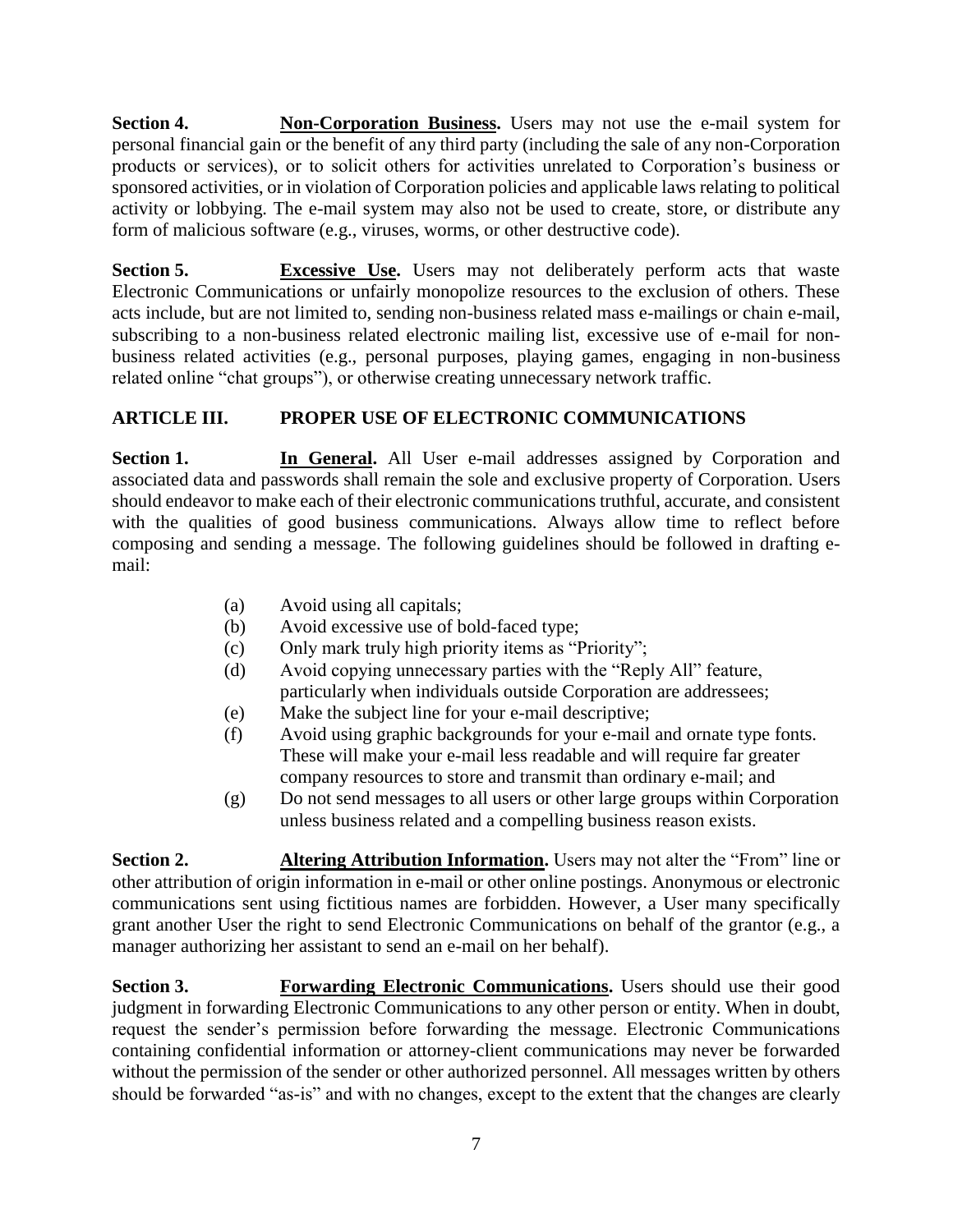indicated in the original text (e.g., by using brackets [ ] or different formatting to indicate changes to the text).

**Section 4. Confidential Information / Attorney-Client Communications.** Confidential information includes, but is not limited to, all information belonging to Corporation and not generally known, in spoken, printed, electronic or any form or medium, which was obtained from Corporation, or which was learned, discovered, developed, conceived, originated, or prepared by a User in the scope and course of employment, relating directly or indirectly to: business processes, practices, methods, policies, plans, publications, documents, research, operations, services, strategies, techniques, agreements, and contracts of Corporation or of any other person or entity that has entrusted information to Corporation in confidence. Confidential information also includes other information that is marked or otherwise identified as confidential or proprietary, or information that would otherwise appear to a reasonable person to be confidential or proprietary in the context and circumstances in which the information is known or used. Each User must take all appropriate precautions to insure that confidential information is not improperly disclosed or otherwise compromised. If confidential information is transmitted via Electronic Communication, the sender of the message is responsible for (i) ensuring the message is clearly labeled in the subject line and the body of the message as "Confidential," "Proprietary," "Confidential: Unauthorized Use or Disclosure is Strictly Prohibited" or "Privileged Attorney-Client Communication" for communications to or from in-house or outside counsel for Corporation, (ii) keeping the number of recipients to a minimum, (iii) ensuring all recipients are aware of the obligation to maintain the confidentiality of the information contained in the message, and (iv) assuring that the transmission of information is in accordance with this Policy and applicable law.

**Section 5. Receipt of Unsolicited, Unintentional, or Misdirected Confidential Information.** In the event a User receives an Electronic Communication, whether designated as confidential or not, by mistake, the User should stop reading the message and immediately notify the sender or system administrator. It is a violation of this Policy to read Electronic Communications intended for another person without the express prior consent of that person or other authorized Corporation personnel.

**Section 6. Electronic Mailing List Subscriptions.** Users should be selective in subscribing to electronic mailing lists, listserves and other e-mail distribution lists. Some discussion groups are very active and may result in dozens of e-mail every day. Promptly unsubscribe to any electronic mailing lists that are not business-related. When subscribing to an electronic mailing list, make sure to keep a record of the steps necessary to cancel the subscription. This information is usually contained in an initial message from the electronic mailing list, but may not be easily located later.

**Section 7. Access to E-mail Through Third Party Services.** Users must be authorized by an appropriate Corporation manager to use a home computer, PDA, tablet, laptop, cellular device, web mail, or a third party service to access their Corporation e-mail.<sup>1</sup> Users must

 $\overline{a}$ **<sup>1</sup>** Consider whether to include a Bring Your Own Device (BYOD) policy. If so, Corporation may incorporate a BYOD provision that allows employees to use their own electronic devices for work purposes. Conversely,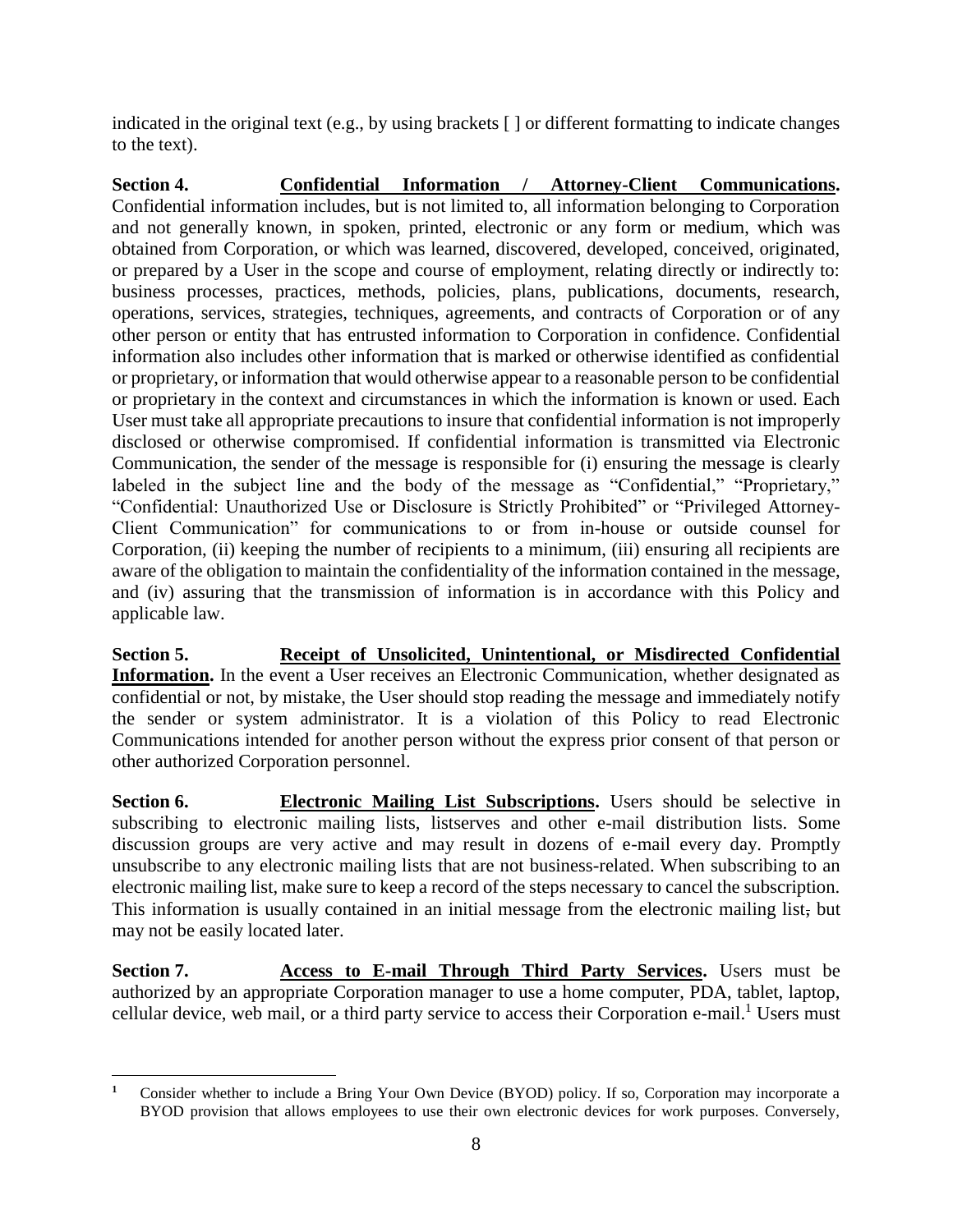delete all copies of e-mail from the third party system within fourteen (14) days after receiving the e-mail. The transmission of a User's business related e-mail to a third party e-mail service provider or account maintained by User must be infrequent, irregular, and temporary and must be done to accomplish a specific business purpose. Users may not use alternate, non-Corporation provided or authorized e-mail addresses to directly receive business related e-mail.

**Section 8. Retention and Destruction of Electronic Communications.** Users may not use their e-mail account as a long-term repository for records. [If applicable, insert Electronic Communications deletion policy, e.g., delete after ninety (90) days; limits on e-mail storage, etc.] Users should not store Electronic Communications on the individual hard disks of their workstations or make backup copies of the Electronic Communications independent from those created and maintained by Corporation. Each User is responsible for ensuring that their use of Electronic Communications is consistent with this Policy and Corporation's Records Management and Retention Policy. If a permanent or lasting record is required of any Electronic Communication, the User shall print the Electronic Communication and retain it in accordance with Corporation's Records Management and Retention Policy. Electronic Communications maintained by a User in violation of this Policy or Corporation's Records Management and Retention Policy may be automatically deleted by authorized personnel without advance warning. Users may not circumvent storage prohibitions by sending, forwarding, or copying any Electronic Communication or related documents to themselves or others for the purpose of evading this requirement.

# **ARTICLE IV. NO EXPECTATION OF PRIVACY**

 $\overline{a}$ 

**Section 1. Monitoring of Electronic Communications and Internet Usage.** All of Corporation's information systems and the content of such systems are the property of Corporation. Users do not have a right to expect that any information that they place, transmit, or receive on these systems is private. Corporation maintains the right and the ability to monitor, retrieve, read, and publish all messages and documents sent, received, composed, and/or stored on these information systems. In addition, Corporation monitors Internet usage including websites accessed and information downloaded. Although User passwords may be required for access to these information systems, use of these passwords does not guarantee privacy or confidentiality. Users should not place any messages or documents on these information systems that, if disclosed, will be embarrassing to the User, the receiver, or Corporation. A User's use of and access to these information systems may be monitored by management at any time, even after files, data, or messages appear to have been deleted by the User or even after the User's employment has been terminated. All Users should structure their electronic communications in recognition of the fact that Corporation and third parties may, from time to time, have the need to examine their content or use. Corporation may also store copies of such data and communications for a period of time after they are created, and may delete such copies from time to time without notice.

**Section 2. User Names or Passwords.** Notwithstanding Corporation's right to monitor its information systems, Users who are issued or who create passwords for these information systems are responsible for protecting their own passwords from misuse. Users are not to give out their

Corporation may draft a stand-alone BYOD Policy detailing which personal devices are permitted as well as security requirements and appropriate use guidelines for personal devices.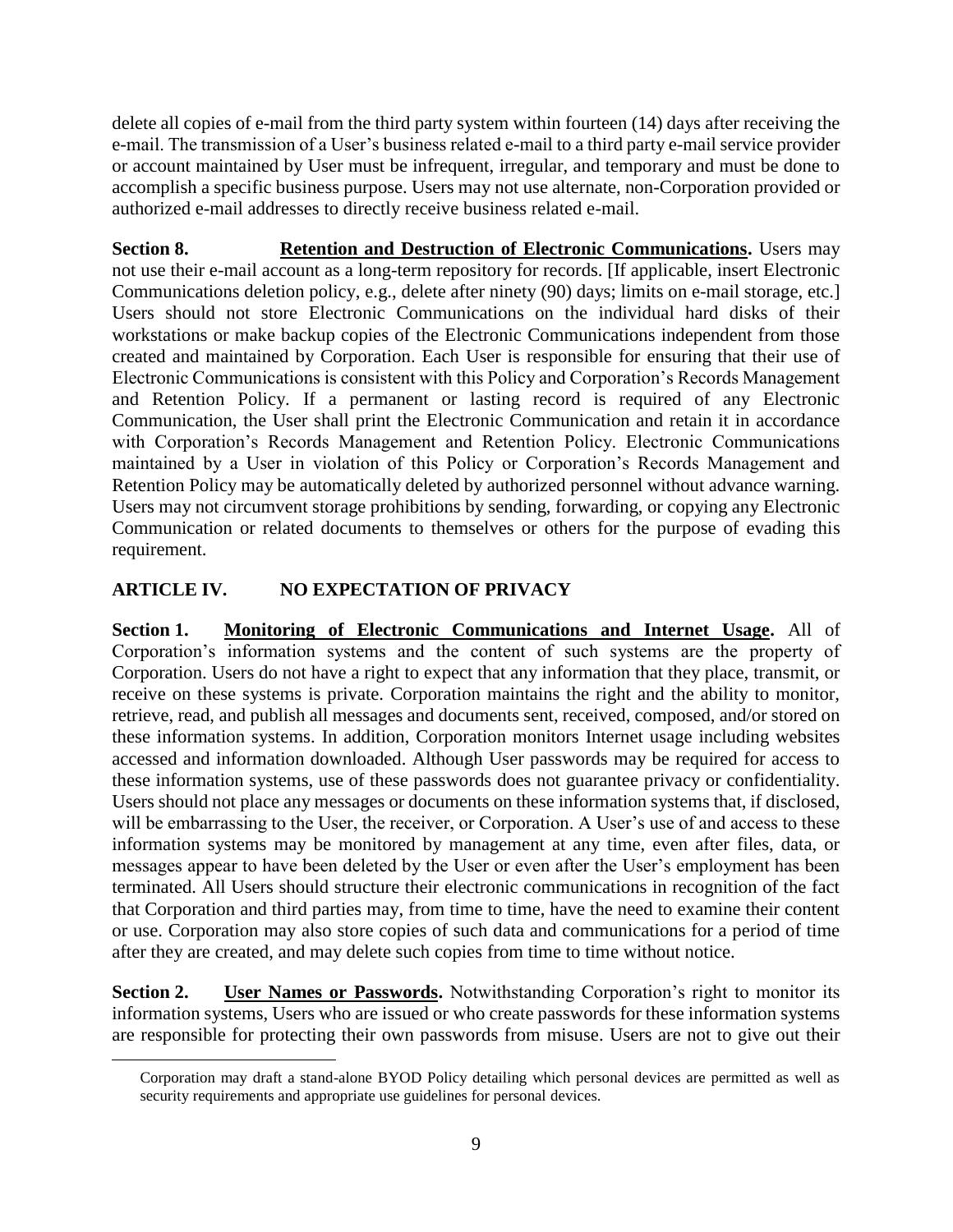information systems' passwords to other personnel without a valid business reason. All user names, passwords, and information used or stored on Corporation's information systems are the property of Corporation and Corporation may override a User's password for any reason. Any User who knows or suspects that any user name or password has been improperly shared or used, or that this Policy has been violated in any way, must report that suspicion to their supervisor or other responsible manager. Failure to report such breach of access may result in disciplinary action.

# **ARTICLE V. DELETION AND RETENTION OF ELECTRONIC COMMUNICATIONS**

**Section 1.** [Insert Corporation's e-mail deletion policy as appropriate (e.g., Corporation will automatically delete e-mails older than sixty (60) days or will delete e-mails in Outlook Sent folder after six (6) months).]

**Section 2.** Each User must determine if an Electronic Communication should be retained under Corporation's Records Management and Retention Policy in a manner to ensure Electronic Communications are not automatically deleted as describe above. Corporation's approved Retention Schedule, attached to the Records Management and Retention Policy, identifies categories and types of records to be retained and the retention period for each category. It is the content and function of an Electronic Communication that determines the retention period for that message. All Electronic Communications sent or received by a Corporation employee or volunteer in the scope or course of Corporation business is considered a Corporation record. Therefore, all Electronic Communications must be retained or disposed of according to Corporation's Retention Schedule.

**Section 3.** It is the responsibility of the User of the e-mail system, with guidance and training from Corporation's employee responsible for records management, to manage e-mail messages according to Corporation's Retention Schedule. It is the responsibility of the sender of e-mail messages within Corporation's e-mail system and recipients of messages from outside Corporation to retain the messages for the approved retention period. Names of sender, recipient, date/time of the message, as well as any attachments must be retained with the message. The preferred method for retaining e-mails is through the use of Personal Folders using Corporation's Microsoft Outlook application (see instructions below or contact the Information Technology Department for assistance).<sup>2</sup> Printing and appropriate filing of e-mails is also permitted, but not encouraged due to the loss of ability for electronic searching.

**Section 4.** Electronic Communications stored electronically should only be stored in Outlook Personal Folders on Corporation's networked servers [identify server name / location if desired], and not on computer hard drives, local drives, CD-ROMs, floppy disks, flash drives, thumb drives or other removable media.

**Section 5.** Personal Folders using Outlook can be created as follows:

(a) Open Outlook

 $\overline{a}$ 

(b) Click on "File"

<sup>&</sup>lt;sup>2</sup> This sentence should be revised to match Corporation's preferred or required method for archiving e-mails.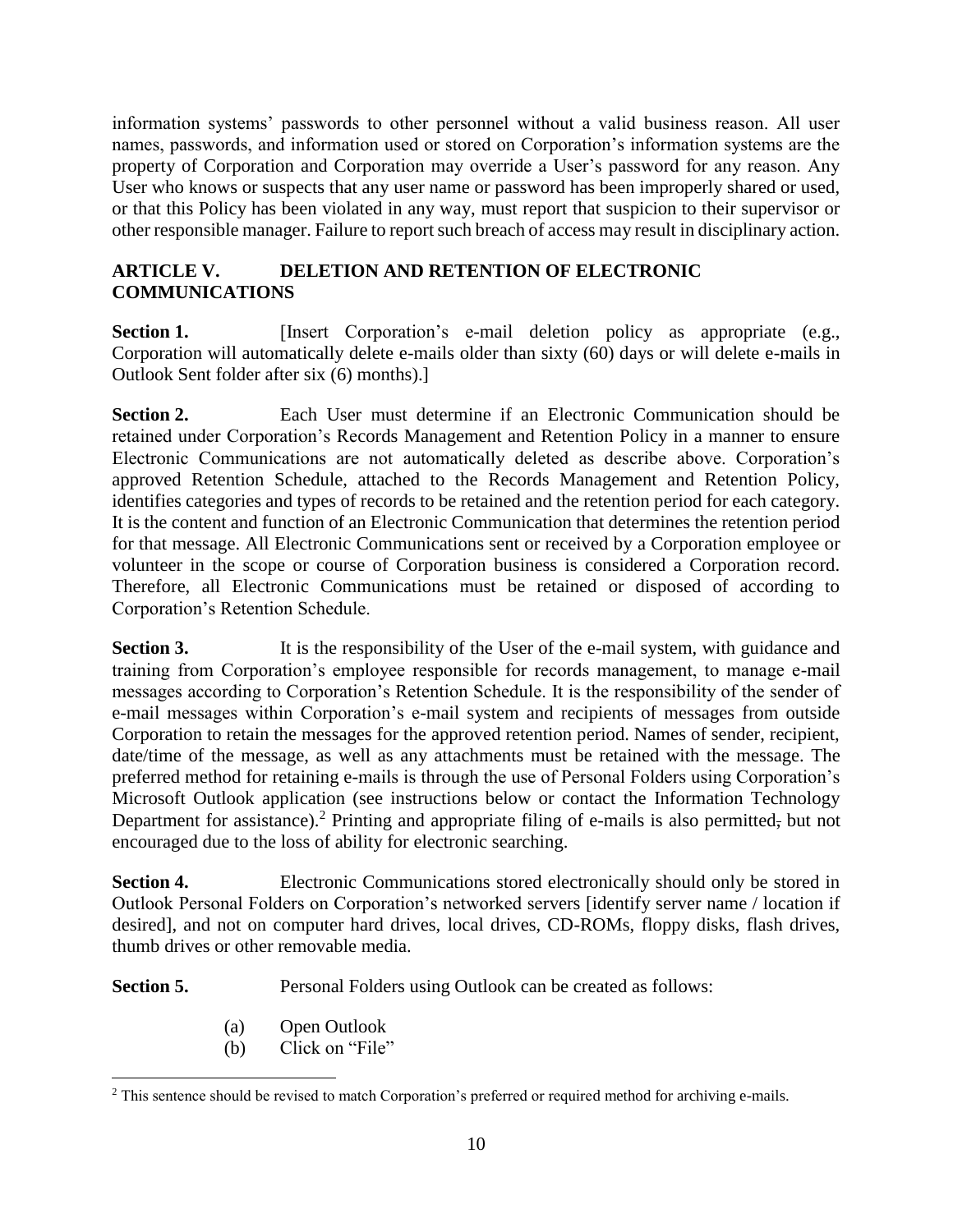- (c) Click on "Account Settings"
- (d) Click on "Data Files"
- (e) Click on the "Add" button
- (f) This box allows you to designate the drive and folder you want your email to go to. It will default to the Outlook folder. You might want to direct it instead to a folder on Corporation's server you have created. Once you designate the folder (at the top of the text box), then name the file that your e-mails will reside in and click "OK" or "Apply" whichever is listed.
- (g) Now your personal file should appear on the left-hand column of your Outlook screen. You can add subdirectories to this (just like you would with the "Inbox").<sup>3</sup>

**Section 6.** Each User must comply with the legal hold requirements of Corporation's Records Management and Retention Policy for retention of records, including e-mails, in the event of pending, threatened or reasonably foreseeable claims, litigation or investigations. Users must also fully cooperate with supervisors or Corporation management in responding to legal and Corporation requests for Electronic Communications which are or may be relevant to a claim, litigation or investigation.

# **ARTICLE VI. THIRD PARTY E-MAIL PROVIDERS**

Unless expressly authorized by an appropriate supervisor or manager, you should not use third party e-mail providers such as your home or personal e-mail account or web-based e-mail providers (e.g., Yahoo, Google, etc.) for sending or receiving e-mails pertaining to Corporation business.

# **ARTICLE VII. VIOLATIONS**

 $\overline{a}$ 

A violation of this Policy may result in disciplinary action, up to and including termination of employment, as well as potential civil and criminal liability. You agree to assist Corporation in investigating any potential or actual violations of this Policy.

<sup>&</sup>lt;sup>3</sup> Revise and customize this language to be consistent with Corporation's preferred or required method for archiving e-mails.